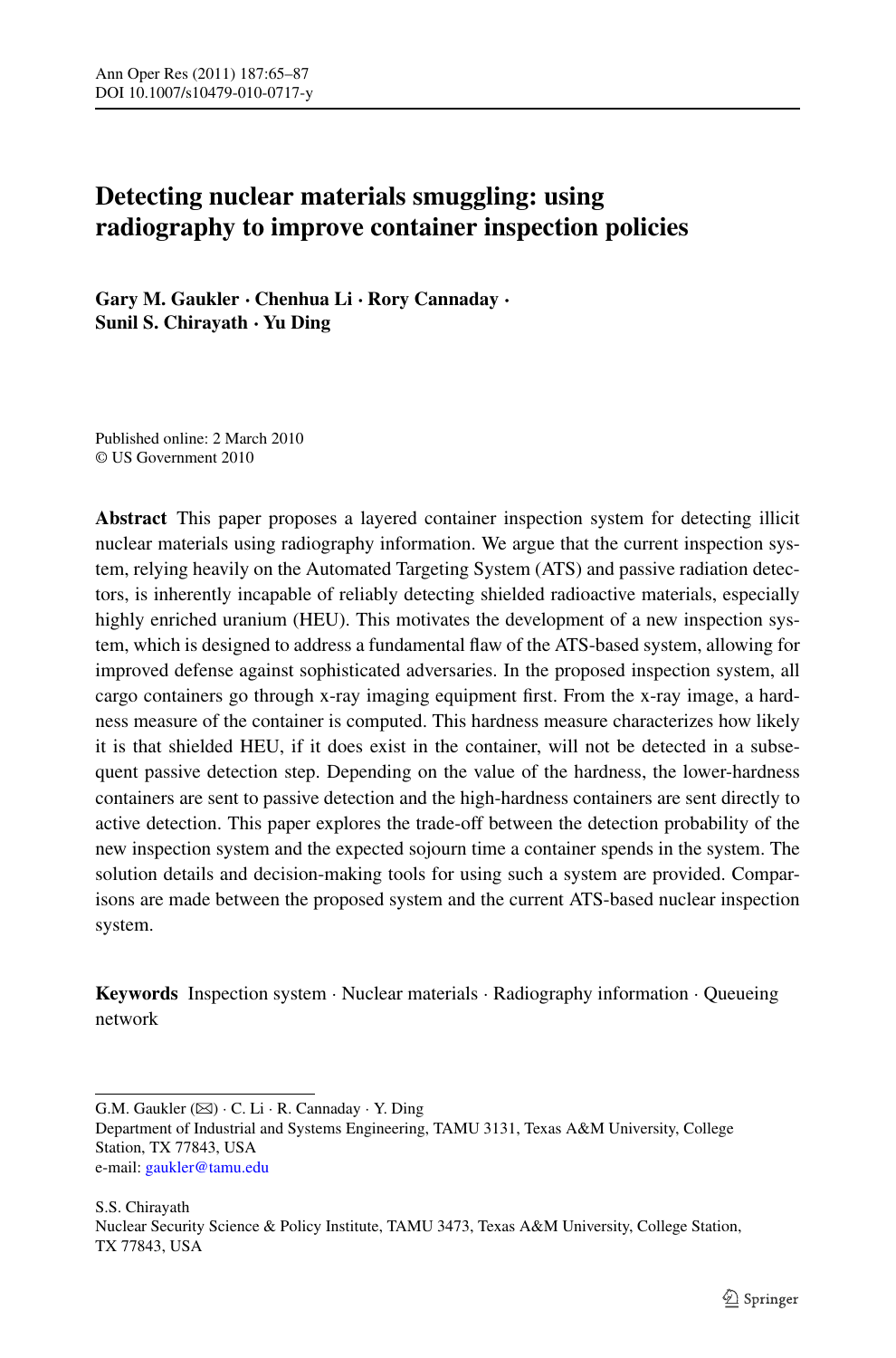# **1 Introduction**

Following the events of September 11, the US government has taken an increasingly proactive role in attempting to prevent any further terrorist acts on American soil (O'Hanlon et al. [2003](#page-21-0)). One of the most fearsome scenarios is a possible attack by a terrorist group using a nuclear weapon made of highly enriched uranium (HEU) or plutonium. There are several ways in which a nuclear weapon could be delivered to a target inside the United States. One possibility is that the attackers attempt to smuggle an already assembled device into the United States; the other possibility is to smuggle only the nuclear materials and assemble the weapon on US soil. The second scenario poses the greater challenge to the defender, because smaller (sub-critical) quantities of nuclear materials emit significantly less radiation that can be detected by sensors, compared to a fully assembled weapon. Therefore, the US government has become increasingly concerned about the threat posed by unsecured weapons-grade nuclear materials.

In response to this concern, the US has undertaken a number of initiatives in partnership with Russia and other former Soviet states to prevent the theft of fissile material (Ball [1998](#page-21-1)). The Material Protection, Control and Accounting Program (MPC&A), which was begun in 1993 to prevent the theft of nuclear materials from Russian civilian complexes, is considered the "First Line of Defense". The Second Line of Defense (SLD) program at the Department of Energy's National Nuclear Security Administration (NNSA) seeks to interdict illicit trafficking of nuclear and radiological materials through airports, seaports, and border crossings in Russia and other key transit states. It strives to do this by helping states install and use radiation detection equipment at these sites, and providing associated training and support.

Despite these efforts, according to the International Atomic Energy Agency (IAEA) database (IAEA [2006\)](#page-21-2), between 1993 and 2005, there were 827 confirmed incidents of illicit trafficking and other unauthorized activities involving nuclear and radioactive materials. Of these 250 involved nuclear materials and 16 involved HEU and plutonium. Even small amounts of nuclear materials are worrisome because as little as 15 kilograms of HEU or 6 kilograms of plutonium could be used to build a simple implosion weapon (UCS [2004](#page-21-3)).

In line with the perceived threat of nuclear smuggling, and the potential vulnerability of the existing defense system, this research focuses on developing an advanced inspection system for detecting nuclear materials smuggling. We apply this inspection system in a numerical study to the particular case of detecting smuggled HEU (70% enriched). This material was chosen because it arguably presents the greatest current threat (Cochran and McKinzie [2008](#page-21-4)): HEU is much simpler to assemble into a weapon than plutonium, and while plutonium can fairly easily be passively detected by its bright gamma and neutron emissions, the gamma and neutron emissions from HEU are several orders of magnitude lower. Thus, HEU can be easily shielded and is harder to detect than Plutonium. Even though we focus on detecting HEU, our inspection policy applies to plutonium detection or the detection of complete/assembled nuclear devices as well.

One of the major ways in which such nuclear materials may be transported is via container shipping, in particular through seaports. Seaports are critical gateways for international commerce, and maritime shipping containers play a vital role in the movement of cargo between global trading partners. More than 11.4 million shipping containers arrive at US ports every year carrying more than 95 percent of US imports by weight from outside North America (Fritelli [2005](#page-21-5); US DOT [2007](#page-22-0)).

The current container inspection system at US and foreign seaports is a multi-layered system, as illustrated in Fig [1.](#page-2-0) It consists of prescreening through the Automated Targeting System (ATS); primary screening via passive radiation portal monitors; secondary screening (possibly active radiation detection); and manual inspection.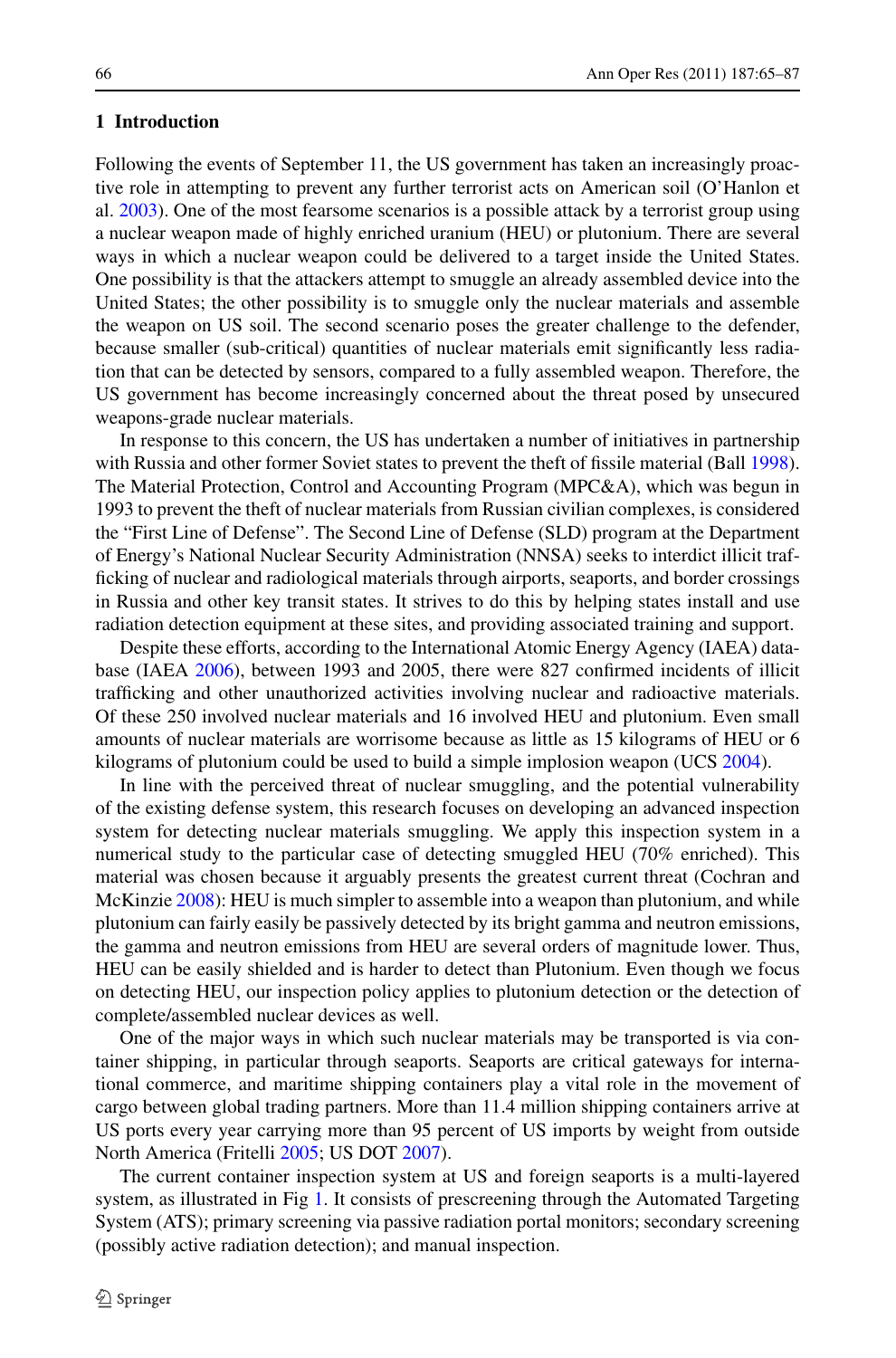

<span id="page-2-0"></span>**Fig. 1** Flowchart of current container inspection system

US Customs and Border Protection (CBP) uses the ATS to review documentation, including electronic manifest information submitted by the ocean carriers on all arriving shipments, to produce a risk score (Stana [2006](#page-21-6); Caldwell [2008](#page-21-7)). CBP requires the carriers to submit manifest information 24 hours prior to a US-bound sea container being loaded onto a vessel in a foreign port. Based on an automated assessment of all these manifest data and other intelligence information, the ATS categorizes all US-bound containers into "high-risk" and "low-risk" containers.

All high-risk containers are sent directly to manual inspection, involving a physical search, during which a container is opened and its contents are removed for review. Lowrisk containers, on the other hand, go through primary screening, using passive radiation detectors, such as the Radiation Portal Monitors (RPMs) (Aloise [2007](#page-20-0)). RPMs can pick up radiation emitted from nuclear materials (or from natural background radiation), while the container is passing through the monitors. Containers that fail in primary screening are then sent to secondary screening for further scrutiny or examination. The secondary screening may use handheld isotope scanning devices or active detectors, prototypes of which are available now but not broadly deployed yet. Active detectors bombard a container with lowenergy neutrons, creating a telltale gamma-radiation signal that may be used to distinguish HEU from other naturally occurring radioactive materials (NORM). If a container fails the secondary screening, it will be manually examined by CBP officials.

Passive detection is the most time-efficient inspection method available. Active detection is more time-intensive and requires significantly more expensive equipment. Manual inspection is arguably the most capable detection method, but takes significantly greater efforts and time than all other methods. The logic behind the above inspection policy is to expend the best and highest inspection effort on containers that are "suspicious", and to keep overall throughput manageable by using less stringent checks on containers that are deemed not suspicious.

A major drawback of the current ATS-based inspection system is the possibility of miscategorizing a dangerous container which contains HEU. Under a perfect ATS system, using perfect intelligence, the probability that a container with HEU inside is categorized as highrisk is 1. In that case, the ATS-based system will achieve the highest possible detection probability, because it sends every such container to manual inspection. In a real-world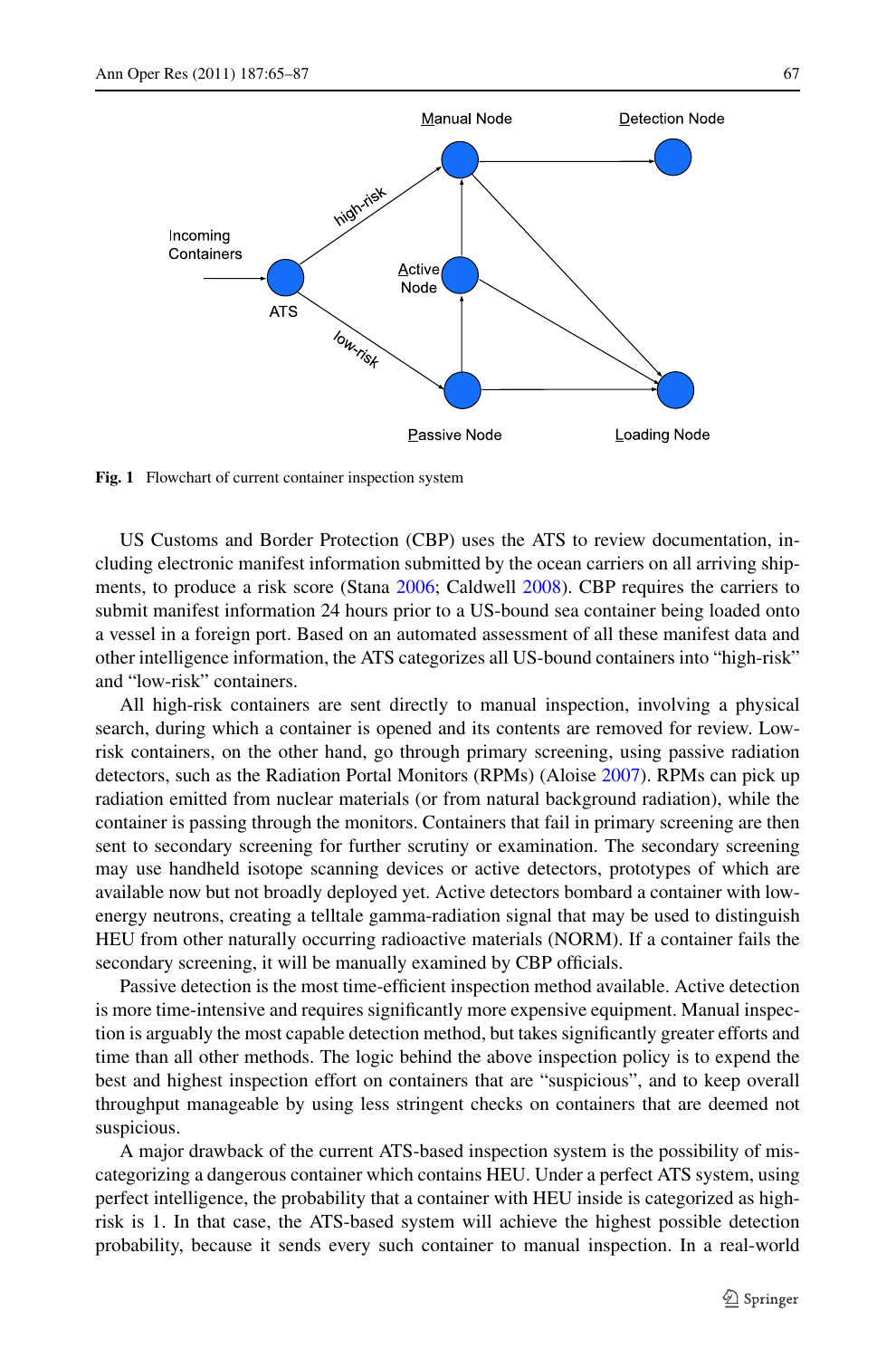scenario with imperfect intelligence however, this probability will be less than 1, opening the door for sending a dangerous container to less stringent inspection. At the same time, an intelligent adversary with knowledge of the existence of the ATS system will likely attempt to game this system, e.g. by placing the HEU in a container originating from an unsuspicious country, in a shipment from a respected company using an established carrier etc.

In short, we argue that the adversary will always try to infiltrate a container that is highly unlikely to be categorized as high-risk. Of course, the adversary may fail to infiltrate such a container successfully. However, if he does succeed, the current inspection system (which will send such a container to passive inspection) may not be adequate. The reason for this is that the radiation (gamma and neutron) of HEU in particular is easily shielded with lead or other high-z materials (the z-value, also called atomic number, describes the number of protons in an atomic nucleus). It is therefore extremely difficult for passive radiation detectors to distinguish a small, properly shielded quantity of HEU from the regular background radiation present everywhere (Srichrishna et al. [2005](#page-21-8)). This natural background radiation can vary significantly depending on a container's contents (e.g., through the presence of NORM, including cat litter, medical supplies, ceramics).

The inability of passive detectors to differentiate the shielded HEU from background radiation or NORM leads inevitably to either a high false positive rate (i.e., false alarms), or a high false negative rate (i.e., a missed detection). A high rate of false positives would send too many containers to the active or manual inspection stages, resulting in congestion and deteriorating port operations. On the other hand, a high rate of false negatives (or even just one false negative!) would mean that a dangerous container may escape from the system, potentially leading to a successful nuclear attack. However, it is also not realistic to indiscriminately send many containers to active or manual inspection, because active detectors and manual inspections are much more expensive and there typically are not enough active detectors installed (and manual inspection teams available) to handle all incoming containers.

In this paper, we introduce a new inspection policy system that is designed to avoid the fundamental flaw of the ATS-based system, allowing for improved defense against sophisticated adversaries. This new system is also formulated to effectively incorporate detection of shielded nuclear materials. At the core of this system is the ability to obtain a radiography image of every container. Based on this image, material densities and z-values of the cargo inside the container are obtained. From this information, a measure is computed that corresponds to how "hard" (or difficult) it is for a passive detector to differentiate between this particular container having a given quantity of HEU inside, and having no HEU inside. This measure takes into account the materials that make up the contents of the container and considers both the potential absorption of HEU radiation as well as the natural background radiation. We call this measure the "hardness" of that particular container. By adding this new hardness measure into the current practice, the incoming container stream is split into "hard" containers and "easy" containers. Easy containers (containers with small hardness value), are sent to passive detectors directly, while hard containers (containers with high hardness value), are sent directly for active detection. Containers that fail in the passive detection undergo active detection for further examination (see Fig. [2\)](#page-5-0).

Ideally, the hardness measure is obtained based on radiography input. Since x-ray radiography technology is already being used in field practice at several US and foreign ports (Caldwell [2008](#page-21-7); US Customs House Guide [2008](#page-21-9)), it is technologically plausible to add this hardness measure in the very near future. Even if the radiography input is not available, the bill of lading (BOL), which itemizes the contents of the container, may present a workable substitute. For this paper, we will assume that the hardness measure is computed based on radiography data.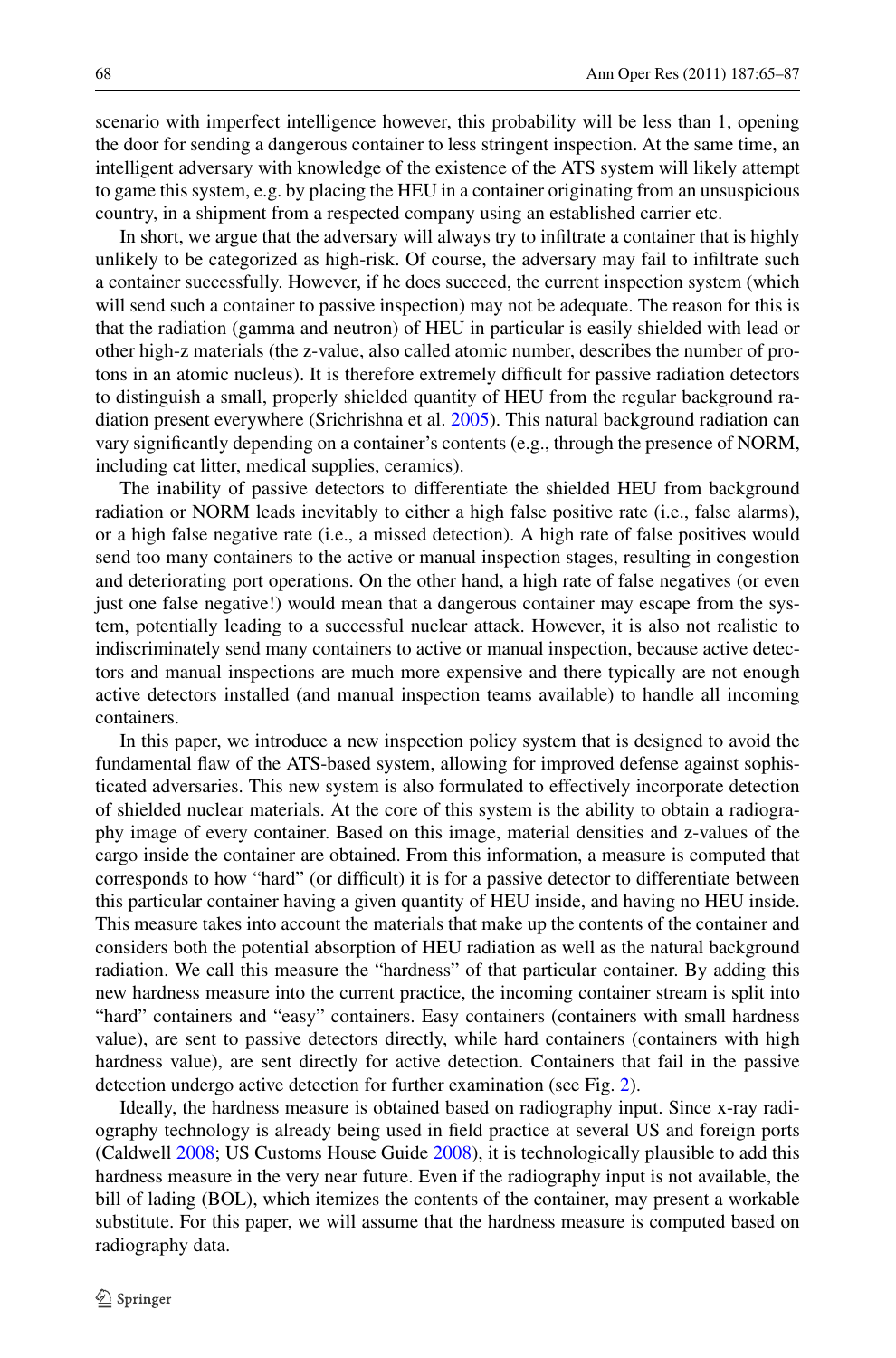This paper analyzes the proposed hardness-based system and explores the trade-off between the detection probability and the expected sojourn time a container spends in the system. The solution details and decision-making tools for using this system are provided. Comparisons are made between the proposed system and the current practice system.

<span id="page-4-0"></span>The remainder of this paper is organized as follows. Section [2](#page-4-0) provides a literature review of related research that focuses on preventing nuclear materials smuggling. Section [3](#page-5-1) develops the model of the detection system, explains the details of each node in the detection system and derives the detection probability of the system. The queuing network model is described in Sect. [4](#page-12-0). Section [5](#page-14-0) presents numerical examples and explores the trade-off between the detection probability and the sojourn time. We conclude the paper in Sect [6.](#page-20-1)

# **2 Related work**

Preventing illicit nuclear materials from entering the US has become a prominent issue not only in the security community (Cochran and McKinzie [2008](#page-21-4); Fritelli [2005;](#page-21-5) Moffitt et al. [2005](#page-21-10)), but also the academic community. Several researchers have applied operations research methodologies to the problem of preventing nuclear materials smuggling.

The inspection system in this paper utilizes different types of detection technology. The work by Wein et al. [\(2006\)](#page-22-1) is similar to our model in that it also takes into consideration both passive technology and active detection technology in the security system. Wein et al. describe an 11-layer security system consisting of shipper certification, container seals, and a targeting software system, followed by passive, active, and manual testing at overseas and domestic ports. A Stackelberg game is used to formulate the attacker-defender strategies in light of this layered inspection system, and the optimal inspection strategy (for the defender) is obtained while considering constraints on budget and port congestion. The key difference between our work and Wein et al.'s work is that our proposed system utilizes radiography information of the containers and includes a hardness criterion for dispatching the containers to the subsequent detection steps. This radiography node is not part of the 11-layer system considered by Wein et al. [\(2006\)](#page-22-1).

As part of the SLD program, Pan ([2005\)](#page-21-11) and Morton et al. ([2007\)](#page-21-12) develop a class of stochastic network interdiction models that attempt to answer the question of where to build inspection stations or place detectors along a long border. This line of work is to address the strategic problem in stopping nuclear materials smuggling, while our work is a tactical problem of deciding the specific inspection policy at a given location (in this paper it is at a sea port, but in principle it can be at a border crossing as well). In their work, the inspection policy is assumed to be given.

Other research on container inspection systems at port-of-entry, but not necessarily with a focus on nuclear materials, is due to Boros et al. [\(2006\)](#page-21-13), Stroud and Saeger ([2003\)](#page-21-14), Madigan et al. ([2007\)](#page-21-15), and Boros et al. ([2008\)](#page-21-16). Boros et al. [\(2006](#page-21-13)) develop a large scale linear programming model for sequential container inspection to determine an optimal inspection strategy under various constraints (budget, sensor capacity, time limits, etc.). Stroud and Saeger [\(2003](#page-21-14)) and Madigan et al. [\(2007](#page-21-15)) formulate the inspection sequencing task as a problem of finding an optimal binary decision tree for an appropriate Boolean decision function. Boros et al. ([2008\)](#page-21-16) review and present the research work for improving container inspection procedures using optimization techniques.

There are other security and inspection systems considering different layers of detection, such as in aviation security systems. Kobza and Jacobson [\(1997](#page-21-17)) consider bags entering the aviation security system, and taking several sub-paths with different detection technologies. However, their work does not consider the queuing results presented as in this paper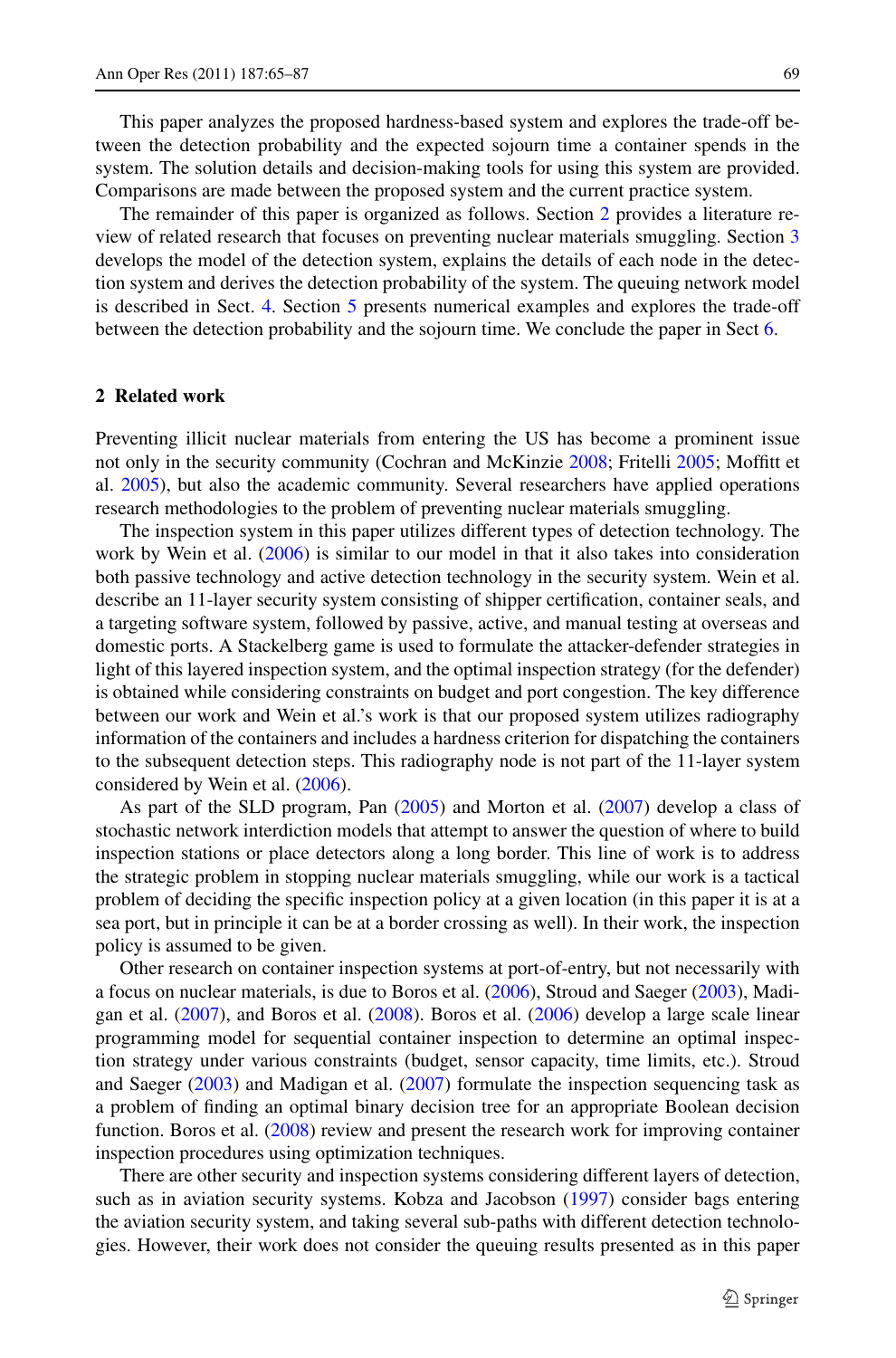<span id="page-5-1"></span>and in Wein et al. ([2006](#page-22-1)). Other examples of research on inspecting aviation passenger baggage for explosives are Kobza and Jacobson [\(1996](#page-21-18)), and McLay et al. [\(2008](#page-21-19)). Kobza and Jacobson [\(1996](#page-21-18)) present a method to quantify the effect of dependence in security system architectures. They examine the Type I and Type II errors of a multi-device system, and present probability models for access control security system architectures. McLay et al. ([2008\)](#page-21-19) examine risk-based issues in detecting explosives in aviation security baggage screening models. The trade-off between intelligence and screening technology capabilities is explored using a cost-benefit analysis. All these papers focus on detecting explosives, other than nuclear materials.

# **3 Nuclear detection modeling**

In this and the following sections we provide a detailed analysis of the proposed nuclear detection system with a radiography node and using a hardness measure. Figure [2](#page-5-0) shows the layout of the proposed system, which is composed of the following: the radiography node (R-node), a passive node (P-node), an active node (A-node), a manual node (M-node), the loading node (L-node), and the detection node (D-node). The passive, active, and manual nodes function in the same way as their counterparts in Fig. [1.](#page-2-0) The R-node is the place where imaging x-ray equipment scans the contents of a container, leading to the computation of the container's hardness value. Containers leave the system from either the L-node or the D-node.

The inputs to this model are: the container scenario setting *qs* (to be described later) and their prior distribution  $P(q_s)$ , the arrival rate of incoming containers  $\lambda$ , the service rate of each node  $\mu_i$ , and the number of servers at each node  $m_i$ , where  $i = \{R, P, A, M\}$ . We assume that a binary decision will be made at each of the three detection nodes (i.e., *R,P* , and *A* nodes), and that the decision is characterized by a threshold value. More specifically, after each detection node, there are two possible paths (or actions to be taken), and which path to take depends on the comparison between the reading or calculation from a detector and the corresponding threshold; thus, our inspection policy is a threshold policy. The decision variables are the thresholds at each detection node  $t_i$ , where  $i = \{R, P, A\}$ .



<span id="page-5-0"></span>**Fig. 2** Flowchart of the proposed inspection system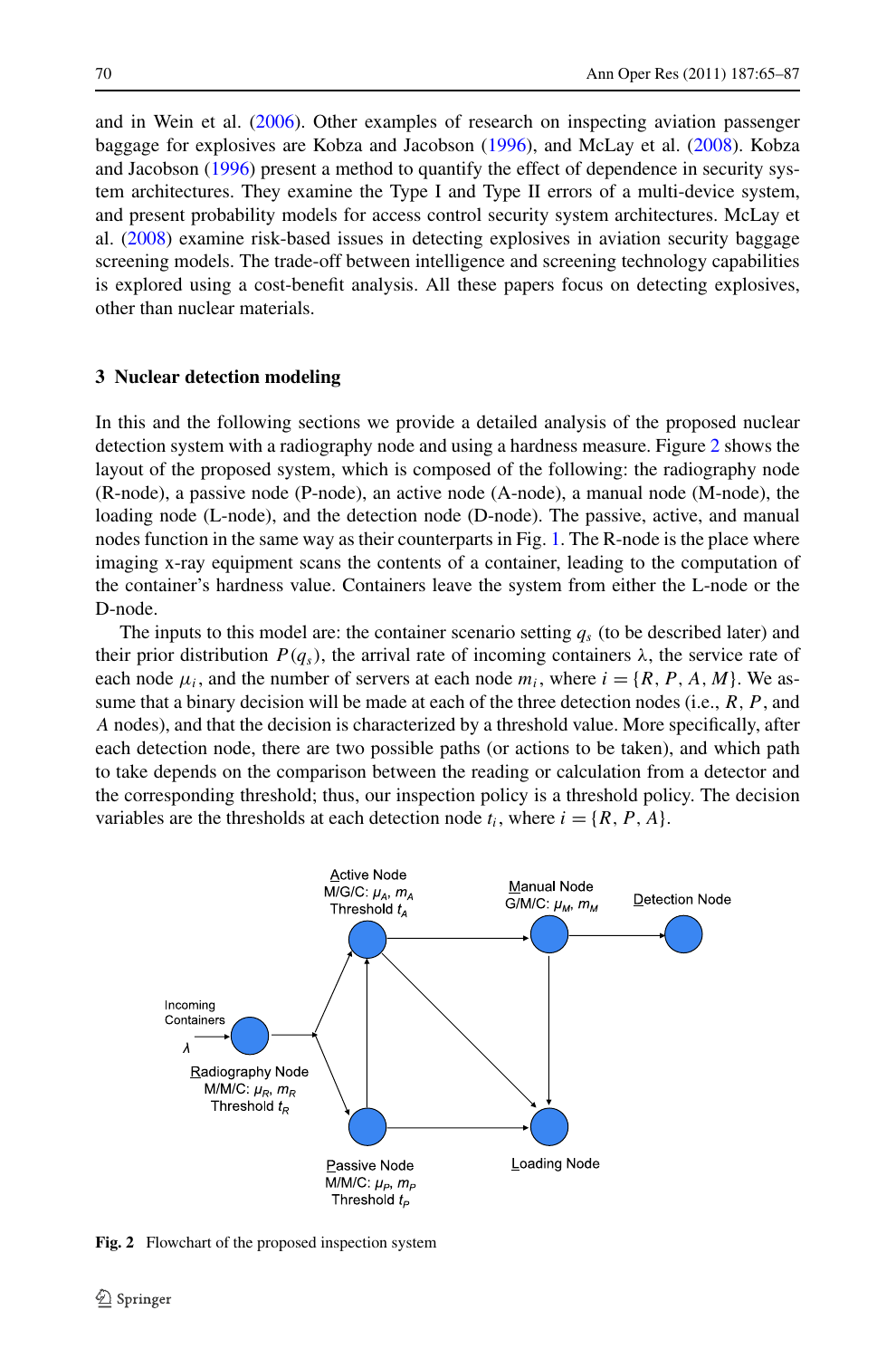<span id="page-6-1"></span>



In our system, as well as in other inspection systems, two performance measures are of primary concern: one is the detection probability, i.e., the probability that a container with HEU inside finally arrives at the D-node, and the other is the system throughput, characterized by the expected sojourn time a container spends in passing through the inspection system. The second measure of system throughput is an implicit measure of false positives: If there are too many false positives, many containers will be sent to time-consuming detection nodes, which may subsequently significantly congest the system and delay the inspection process. Thus the two performance measures usually conflict with each other; when all other conditions are kept the same, one can only be improved at the expense of degrading the other.

<span id="page-6-0"></span>Sections [3](#page-5-1) and [4](#page-12-0) are devoted to studying these two measures, respectively; Sect. [3](#page-5-1) provides the detection probability models and Sect. [4](#page-12-0) provides the models to compute the expected sojourn time. The way we determine the detection probability for the whole system is through analyzing the probability that a container will take a certain path at any given detection node. For this reason, Sects. [3.1](#page-6-0) to [3.3](#page-10-0) present this type of analysis at three detection nodes, respectively; and Sect. [3.4](#page-11-0) calculates the probability that a container arrives at the D-node.

# 3.1 R-node

All incoming containers are sent to the R-node first. At the R-node, radiography equipment, such as Z portal and Z Backscatter systems (for details, see, e.g., AS&E [2008\)](#page-21-20) are used to obtain x-ray images of each container. United States CBP have begun using Z portal systems at the San Ysidro, CA, border check point to inspect incoming vehicles for threats (US Customs House Guide [2008\)](#page-21-9).

The Z portal or other types of radiography equipment provides a multi-view, photo-like image of the container's contents; one such example image is shown in Fig. [3](#page-6-1) (taken from AS&E [2008](#page-21-20)). Based on the content images, containers are classified into a finite number of scenarios, denoted by  $s \in S$ , where S is the scenario set. The subsequent analysis at the R-node is scenario-based: for a given container scenario, we compute its hardness score, which indicates how difficult it is for a passive detector to differentiate between this particular container having a given quantity of HEU inside, and having no HEU inside. To complete the analysis, the following three issues need to be resolved: (a) the precise definition of a container scenario; (b) how to obtain the probability distribution of radiation emissions of a particular container scenario; and (c) how to compute the hardness of a particular container scenario.

#### (a) *The definition of a container scenario*:

The radiation emitting from the x-ray source is scattered and absorbed when passing through the container contents. The nuclear charge of the content materials determines the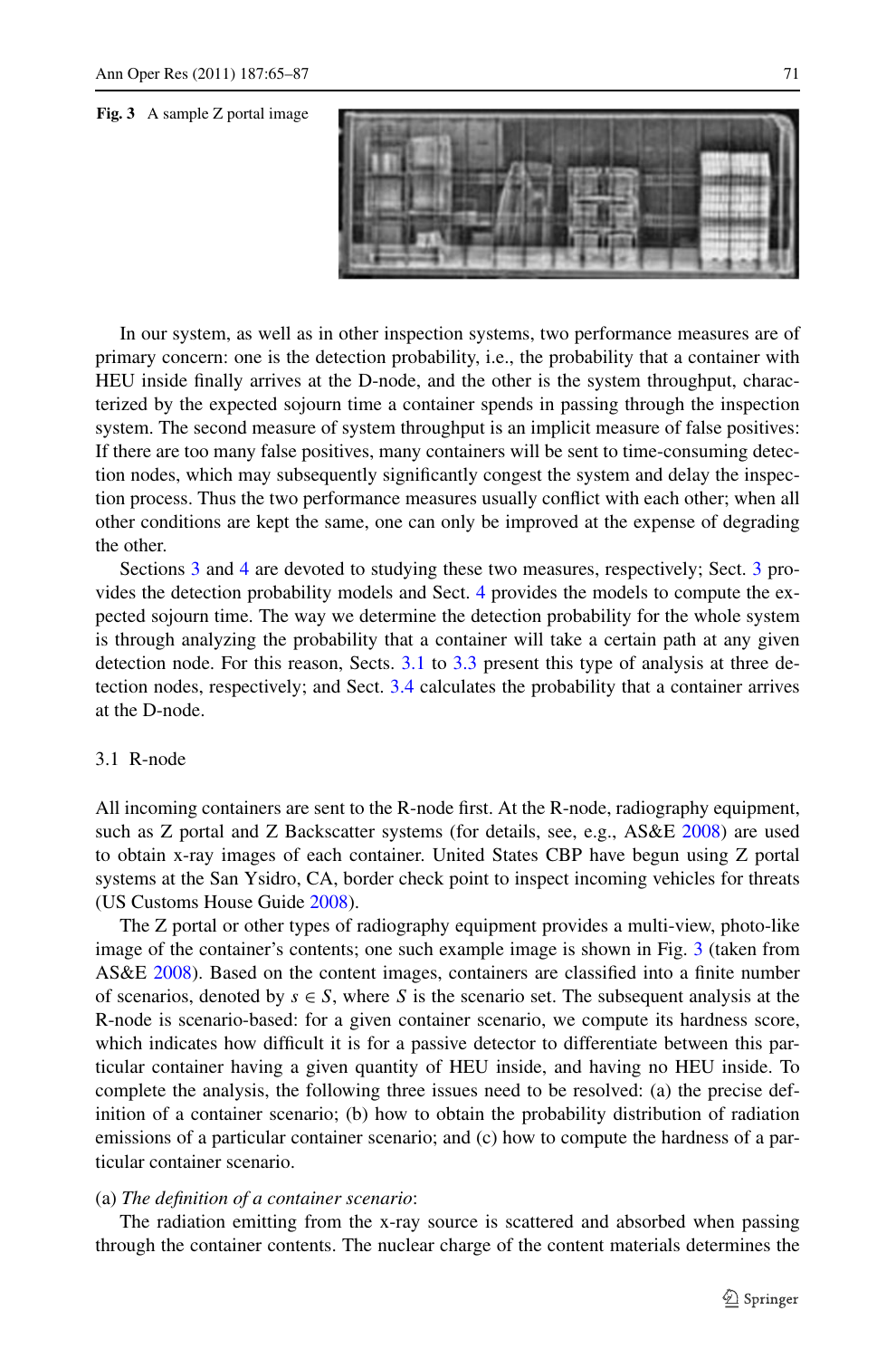<span id="page-7-0"></span>

scattering and absorption of the x-ray radiation. A high z-value material (having high density) absorbs more x-ray radiation and leaves a dark area in the resulting image; while a low z-value material (having low density) leaves a bright area for the same reason. From the darkness of the items (or areas) in the x-ray image, it is possible to infer the z-value of the corresponding contents in the container. When this is done, the container contents can be converted into a three-dimensional z-value matrix, which can be considered as the mathematical expression of the container scenario  $q<sub>s</sub>$ . Thus, in principle, there could be a one-to-one relationship between container scenarios, and the x-ray images of the actual containers.

In reality, the container scenarios will likely be an abstraction of the actual x-ray images. The abstraction gets rid of some insignificant details in the x-ray image and shows regularized item shapes or boundaries according to the z-values in the surrounding areas. This abstraction can be achieved, for example, if an automated object recognition software is used to extract the shapes and boundaries of individual items. Such an abstraction step may be desirable to simplify the modeling of the container contents (for example, to facilitate the subsequent computation of the probability distribution of radiation readings). Figure [4](#page-7-0) illustrates this type of abstract definition of container scenarios, where the big rectangle represents a container, and each shape within it represents one type of contents. Admittedly, the examples used in Fig. [4](#page-7-0) vastly simplify what a container could contain; the actual container scenarios, even after some details are eliminated, are going to be much more complicated.

(b) *How to obtain the probability distribution of radiation emissions*:

Given a scenario *qs*, the radiation reading in terms of gross particle counts that would be returned by a passive detector (before the actual detection takes place) can be described by a probability density function (pdf).

In our research, we use a nuclear physics simulation software, the Monte Carlo N-Particle (MCNP) code (X-5 Monte Carlo Team [2005\)](#page-22-2), to obtain the pdf of gross particle counts of gamma radiation that is resulting from a container scenario.

MCNP is a software package developed at Los Alamos National Lab. The software is used for performing nuclear transport calculations for particles such as photons, neutrons and electrons. The software simulates the creation of particle emissions, particle trajectories, and particle interactions with surrounding materials, including absorption, reflection, scattering, and attenuation. For our purpose of evaluating nuclear radiation being emitted from a shipping container, we provide MCNP with the geometric and structural properties of a shipping container, as well as the z-value matrix representing the contents of the container. Radiation fluxes are computed by MCNP for defined regions around the container, and the flux values are then incorporated into a detector model to arrive at gross particle counts.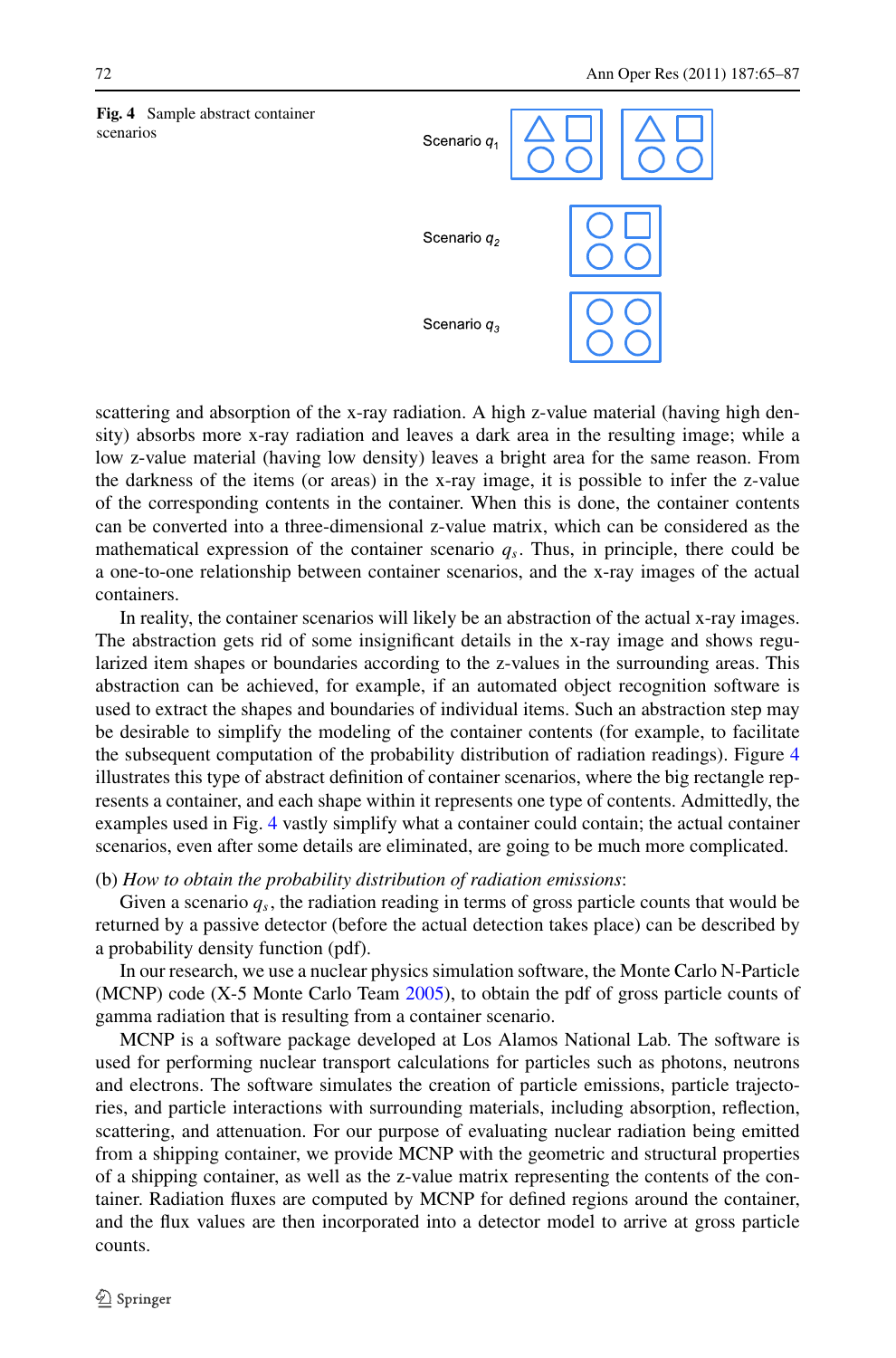

<span id="page-8-0"></span>**Fig. 5** Derivation of the hardness measure

Thus, the MCNP code takes the z-value matrix associated with a container scenario as its input, and mimics the working of a given type of passive (or active) detector. The MCNP code counts how many particle hits (i.e., influx) the simulated detector will receive for a specified exposure time. The MNCP code outputs the average influx per unit time per unit detector area.

For each given scenario  $q<sub>s</sub>$ , the MCNP code will be used twice, one time when HEU is absent, and the other time when a given quantity of HEU is present (scenario  $q_s^{\text{HEU}}$ ), corresponding to obtaining the two pdf's in Fig. [5](#page-8-0). The hardness measure then corresponds to the overlapping area between the two pdf's, as illustrated by Area A in Fig. [5](#page-8-0).

When HEU is absent, we assume that the natural background emission for scenario  $q_s$ is a normally distributed random variable  $\Psi_s$ . The normal distribution is the result of the normal approximation to the Poisson distributed particle counts. According to the nuclear engineering literature (e.g., Fetter et al. [1990\)](#page-21-21),  $\Psi_s$  have the mean of  $\mu_{\Psi_s} = A \epsilon \psi_s \tau_p$  and the standard deviation of  $\sigma_{\psi_s} = \sqrt{A \epsilon \psi_s \tau_P}$ , where *A* is the area of the passive detector,  $\epsilon$  is the efficiency of the detector,  $\tau_P$  is the passive detection time, and  $\psi_s$  is the average photon flux per unit time per unit area produced by the MCNP code.

When a given quantity of HEU is present, it is also assumed that the radiation emission for scenario  $q_s^{\text{HEU}}$  is a normally distributed random variable  $\Omega_s$  with mean  $\mu_{\Omega_s} = A \epsilon \omega_s \tau_P$ and standard deviation  $\sigma_{\Omega_s} = \sqrt{A \epsilon \omega_s \tau_P}$ . Here,  $\omega_s$ , also produced by the MCNP code, is the average photon flux when HEU is present, including both the emission from the HEU and the natural background radiation.

Thus, the two pdf's in Fig. [5](#page-8-0) are described by the following two functions:

$$
f_{\Psi_s}(x) = \frac{1}{\sqrt{2\pi}\sigma_{\Psi_s}} e^{-(x-\mu_{\Psi_s})^2/2\sigma_{\Psi_s}^2}
$$

$$
f_{\Omega_s}(x) = \frac{1}{\sqrt{2\pi}\sigma_{\Omega_s}} e^{-(x-\mu_{\Omega_s})^2/2\sigma_{\Omega_s}^2}
$$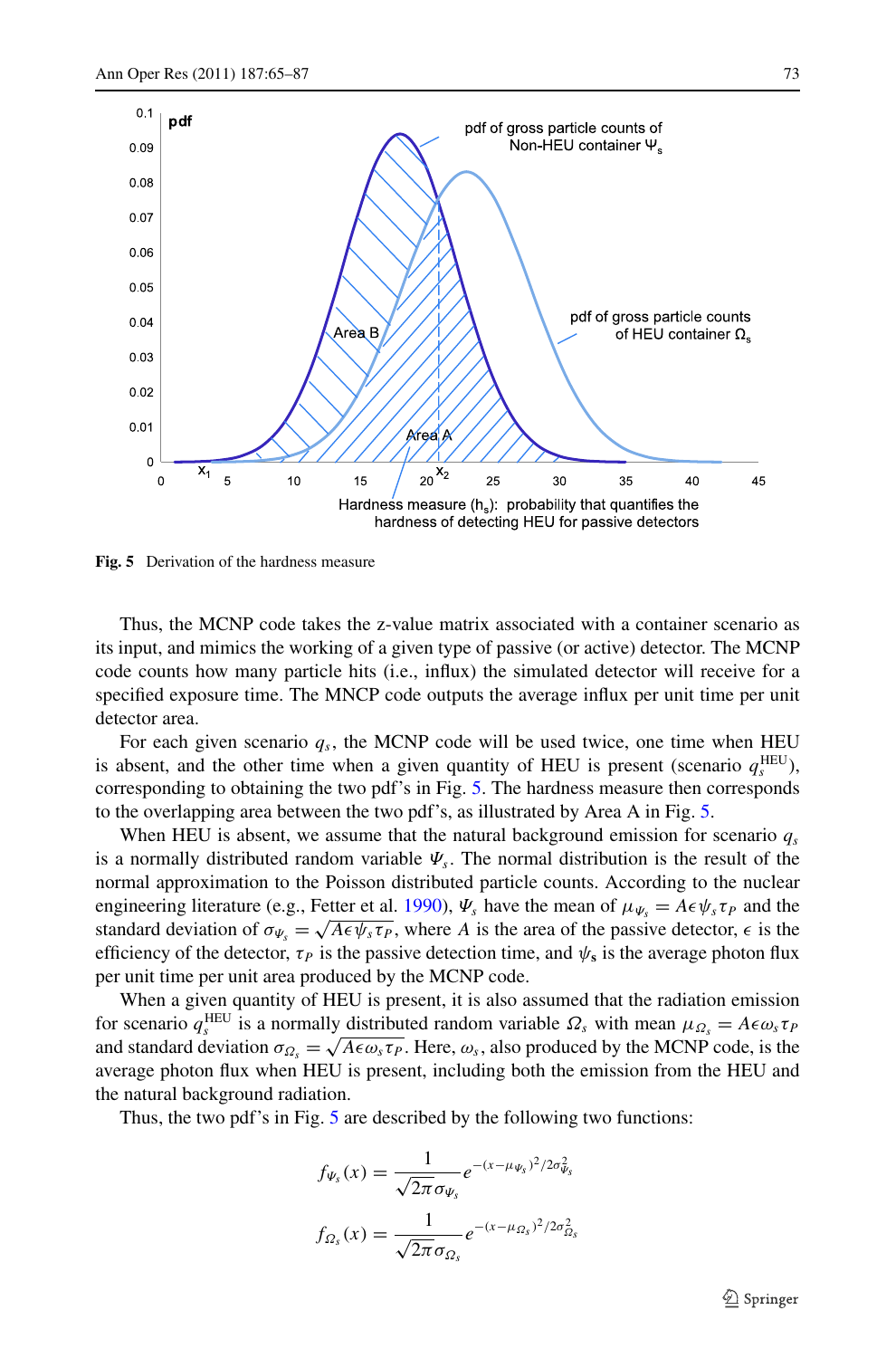(c) *How to compute the hardness of a particular container scenario*:

The hardness  $h_s$  of a scenario  $q_s$  is defined as the misclassification error that is determined by the two distribution functions in Fig. [5](#page-8-0), namely

> $h_s := P$ (conclude that HEU does not exist HEU is present) + *P(*conclude that HEU exists | HEU is absent*)*

It follows that  $h_s$  is the intersection area of the two distributions, shown as Area A in Fig. [5](#page-8-0). Since  $\mu_{\Psi_s} < \mu_{\Omega_s}$ , and  $\sigma_{\Psi_s} < \sigma_{\Omega_s}$ , the intersection points can be obtained as the solution to the following equation:

Find x such that 
$$
f_{\Psi_s}(x) = f_{\Omega_s}(x)
$$
 (1)

The intersection points are given by:

$$
x_1 = \frac{-R_1 - \sqrt{R_1^2 - R_2}}{2(\sigma_{\Omega_s}^2 - \sigma_{\Psi_s}^2)}
$$

$$
x_2 = \frac{-R_1 + \sqrt{R_1^2 - R_2}}{2(\sigma_{\Omega_s}^2 - \sigma_{\Psi_s}^2)}
$$

where  $R_1 = 2\mu_{\Omega_s} \sigma_{\psi_s}^2 - 2\mu_{\psi_s} \sigma_{\Omega_s}^2$ , and  $R_2 = 4(\sigma_{\Omega_s}^2 - \sigma_{\psi_s}^2)(\mu_{\psi_s}^2 \sigma_{\Omega_s}^2 - \mu_{\Omega_s}^2 \sigma_{\psi_s}^2 +$  $2\sigma_{\Psi_s}^2 \sigma_{\Omega_s}^2 (\ln(\sigma_{\Psi_s}) - \ln(\sigma_{\Omega_s}))).$ 

The hardness of scenario  $q_s$  is then calculated as:

$$
h_s = 1 - \int_{x_1}^{x_2} (f_{\Psi_s} - f_{\Omega_s}) dx
$$

where the integral in the above equation corresponds to Area B in Fig. [5.](#page-8-0)

The hardness  $h_s$  takes on a value in (0, 1]. When  $h_s = 1$ , meaning that the two pdf's are completely overlapping, it is impossible to make a confident distinction between the alternative hypotheses of HEU being present, or not. This corresponds to the hardest scenario for detection. On the other end of the spectrum,  $h_s \rightarrow 0$ , means that the two pdf's have almost no overlap. This corresponds to the situation that one can detect the presence of HEU with near certainty and represents the easiest case for detection.

At the R-node, we set  $t_R$ , a threshold such that any scenario with  $h_s < t_R$  is sent to the P-node. Any scenario with  $h_s \ge t_R$  is defined as "hard", and is sent directly to the A-node. Thus, there are two sets of scenarios:

$$
S_P = \{s : h_s < t_R, \ s \in S\}, \quad S_P \subset S
$$
\n
$$
S_A = \{s : h_s \ge t_R, \ s \in S\}, \quad S_A \subset S
$$

For a given *qs*, the probability of going from the R-node directly to the P-node, denoted by  $P(RP|q_s)$ , is

$$
P(RP|q_s) = \begin{cases} 1 & h_s < t_R \\ 0 & h_s \ge t_R \end{cases}
$$

 $\mathcal{D}$  Springer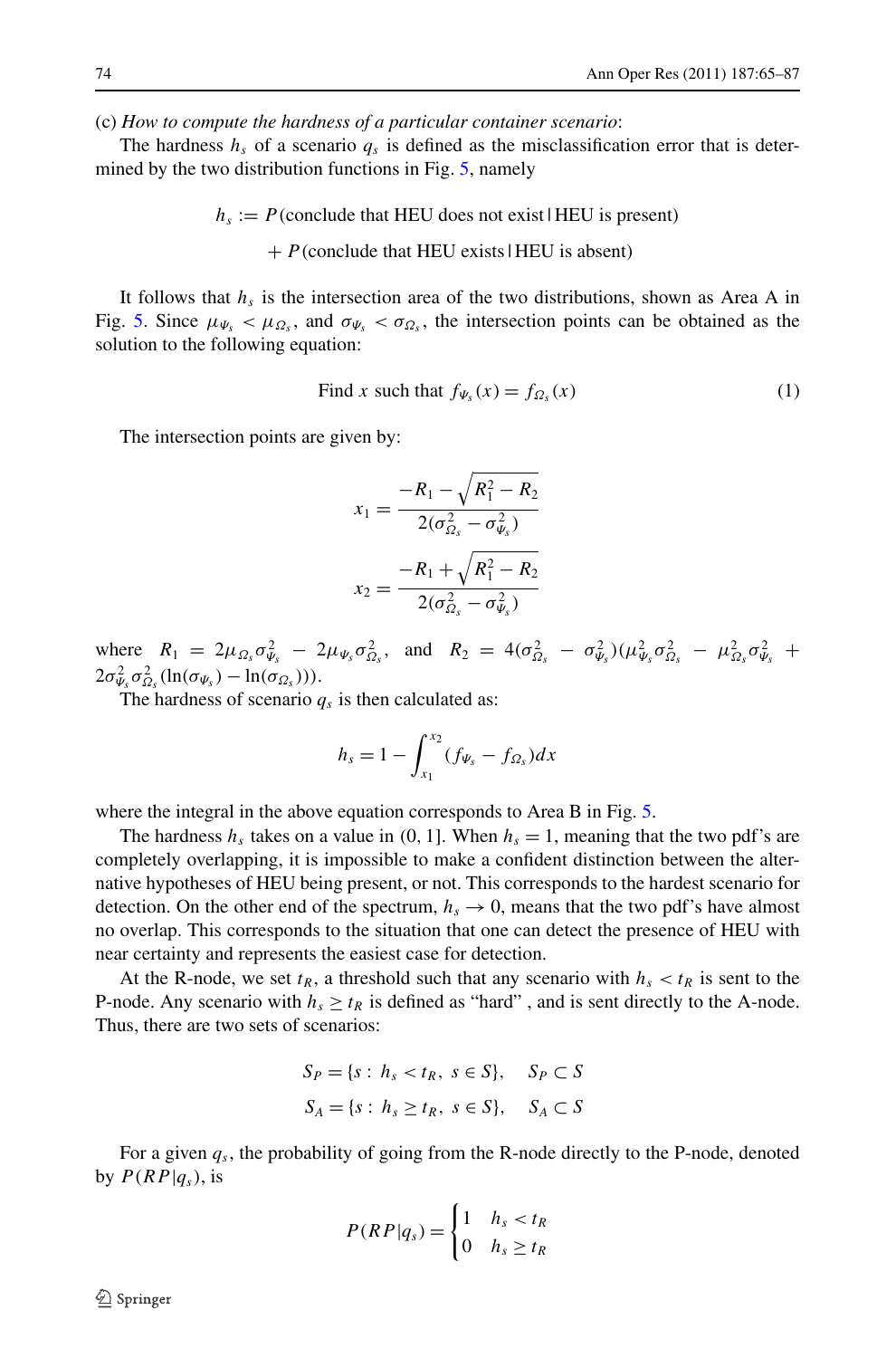and the probability of going from the R-node directly to the A-node, denoted by  $P(RA|q<sub>s</sub>)$ , is  $P(RA|q_s) = 1 - P(RP|q_s)$ .

Let  $\alpha$  and  $\beta$  be the proportion of containers that go from the R-node to the A-node and the P-node, respectively. Then

$$
\alpha = P(RA) = \sum_{s \in S} P(RA|q_s)P(q_s)
$$

$$
\beta = P(RP) = \sum_{s \in S} P(RP|q_s)P(q_s)
$$

3.2 P-node

The container scenarios in the subset  $S_P$ , namely  $q_s$ ,  $s \in S_P$ , go through passive radiation monitoring. A threshold value  $t_P$  is used to split the container stream to A-node or L-node. If the gross particle count obtained from the passive detector is greater than  $t<sub>P</sub>$ , the container is sent to the A-node for active detection. Otherwise, it is sent to the L-node for loading.

Based on the normality assumption made in the previous section, the probability that scenario  $q_s$ ,  $s \in S_p$  goes to the A-node is:

$$
P(P A | qs) = P(\Psis > tP) = 1 - \Phi_{\mu_{\Psi_s}, \sigma_{\Psi_s}}(tP) \quad \forall s \in SP
$$

where  $\Phi_{\mu,\sigma}(\cdot)$  is the cumulative distribution function (CDF) of a normal distribution with mean  $\mu$  and standard deviation  $\sigma$ . Thus, the proportion of containers going from the P-node to the A-node is:

$$
P(P A) = \sum_{s \in S} P(P A | q_s) P(q_s | RP).
$$

<span id="page-10-0"></span>Denote by  $q_s^{\text{HEU}}$  a container scenario  $q_s$  with the presence of a given quantity of HEU. The probability that a container with HEU is correctly flagged at the P-node (i.e., the probability of going to the A-node) is:

$$
P(P A | q_s^{\text{HEU}}) = P(\Omega_s > t_P) = 1 - \Phi_{\mu_{\Omega_s}, \sigma_{\Omega_s}}(t_P) \quad \forall s \in S_P
$$

# 3.3 A-node

The A-node receives two streams of containers, one directly from the R-node and the other from the P-node. Denote by  $P(A|q_s)$  the probability that a given scenario  $q_s$  reaches the A-node, which is computed as:

$$
P(A|q_s) = \begin{cases} P(RA|q_s) & s \in S_A \\ P(RP|q_s) \cdot P(PA|q_s) & s \in S_P \end{cases}
$$

Using Bayes' theorem, the conditional probability that a container reaching the A-node is of scenario *qs*, is

$$
P(q_s|A) = \frac{P(A|q_s)P(q_s)}{P(A)} = \frac{P(A|q_s)P(q_s)}{\sum_{s \in S} P(A|q_s)P(q_s)}
$$

We still assume a normal distribution for the gross particle counts of gamma radiation to be detected at an active detector as we did for the passive detector. Hence, gross particle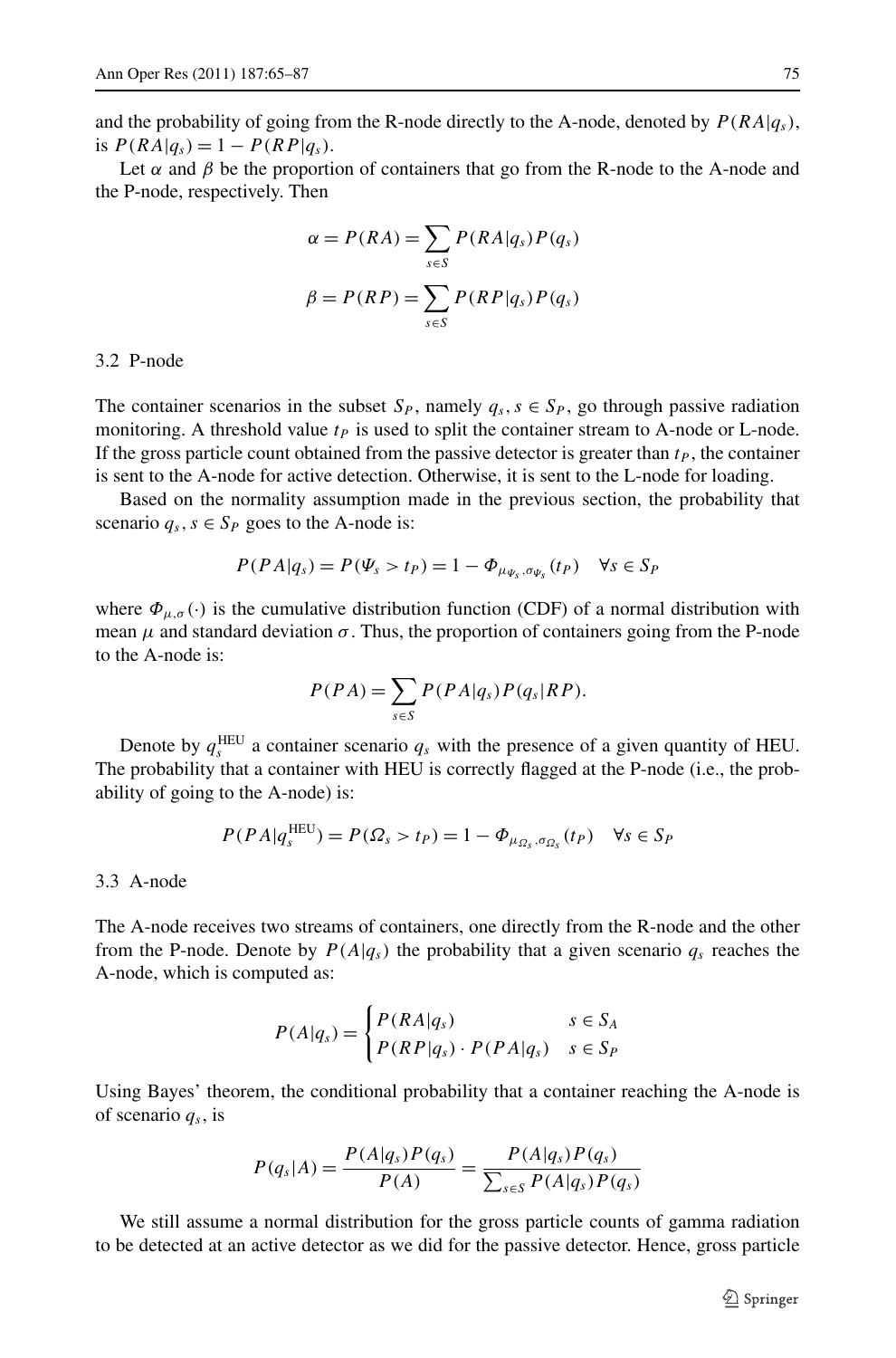counts under absence of HEU for scenario  $q_s$  follow a normal random variable  $\gamma_s$  with mean  $\mu_{\Upsilon_s}$  and standard deviation  $\sigma_{\Upsilon_s} = \sqrt{\mu_{\Upsilon_s}}$ , while the gamma particle counts under presence of HEU follow a normal random variable  $\Theta_s$  with mean  $\mu_{\Theta_s}$  and standard deviation  $\sigma_{\Theta_s} = \sqrt{\mu_{\Theta_s}}$ . These distribution parameters are also obtained using the MCNP code.

Suppose the threshold used at the A-node is  $t_A$ . The probability for a container scenario *qs* to go from the A-node to the M-node is

$$
P(AM|q_s) = P(\Upsilon_s > t_A) = 1 - \Phi_{\mu_{\Upsilon_s}, \sigma_{\Upsilon_s}}(t_A) \quad \forall s \in S
$$

Thus, the proportion of containers going from the A-node to the M-node is

$$
P(AM) = \sum_{s \in S} P(AM|q_s) \cdot P(q_s|A)
$$

<span id="page-11-0"></span>Further, the probability that a container with HEU is correctly flagged at the A-node (i.e., the probability of going to the M-node) is:

$$
P(A M | q_s^{\text{HEU}}) = P(\Theta_s > t_A) = 1 - \Phi_{\mu_{\Theta_s}, \sigma_{\Theta_s}}(t_A) \quad \forall s \in S
$$

3.4 Detection probability

We let  $d_M$  denote the probability of detecting the presence of HEU during the manual inspection at the M-node when HEU does exist. It is possible that the manual inspection team does not find the HEU even if that particular container arrives at the M-node. In that case,  $d_M$  < 1 describes the residual risk. In the numerical example presented in Sect. [5](#page-8-0), we assume that  $d_M = 1$  for the sake of simplification.

The detection probability for any given scenario  $q_s$  is the product of  $d_M$  and the probability that container scenario ends up at the M-node. Recall that for any scenario  $q_s$ , the container has two possible pathways to travel to the M-node: either R-node  $\rightarrow$  A-node  $\rightarrow$ M-node, or R-node  $\rightarrow$  P-node  $\rightarrow$  A-node  $\rightarrow$  M-node, and that container scenarios are divided into two streams with  $S_A$  going to the A-node and  $S_P$  going to the P-node. Then, the probability that a container scenario  $q_s^{\text{HEU}}$  arrives at the M-node can be expressed as:

$$
P(M|q_s^{\text{HEU}}) = \begin{cases} P(AM|q_s^{\text{HEU}}) & s \in S_A \\ P(PA|q_s^{\text{HEU}})P(AM|q_s^{\text{HEU}}) & s \in S_P \end{cases}
$$

We define  $P_s$  to be the detection probability, conditioned on that  $q_s$  is given. Then:

$$
P_s = d_M \cdot P(M|q_s^{\text{HEU}})
$$

When the container scenario is not specified, we can compute the detection probability of the inspection system averaged over all possible scenarios:

$$
P_{\text{overall}} = \sum_{s \in S} P_s \cdot P(q_s^{\text{HEU}})
$$

where  $P(q_s^{\text{HEU}})$  is the prior probability that a scenario  $q_s$  contains HEU. This prior proba-bility may come from intelligence information. For the example in Sect. [5,](#page-14-0) we assume this prior probability to be uniform, meaning that all scenarios are equally likely to contain HEU. Incorporating  $P(q_s^{\text{HEU}})$  also provides a way to model possible adversary behavior. For example, the adversary may choose to select a "hard"  $q_s$  (with larger  $h_s$  value) to transport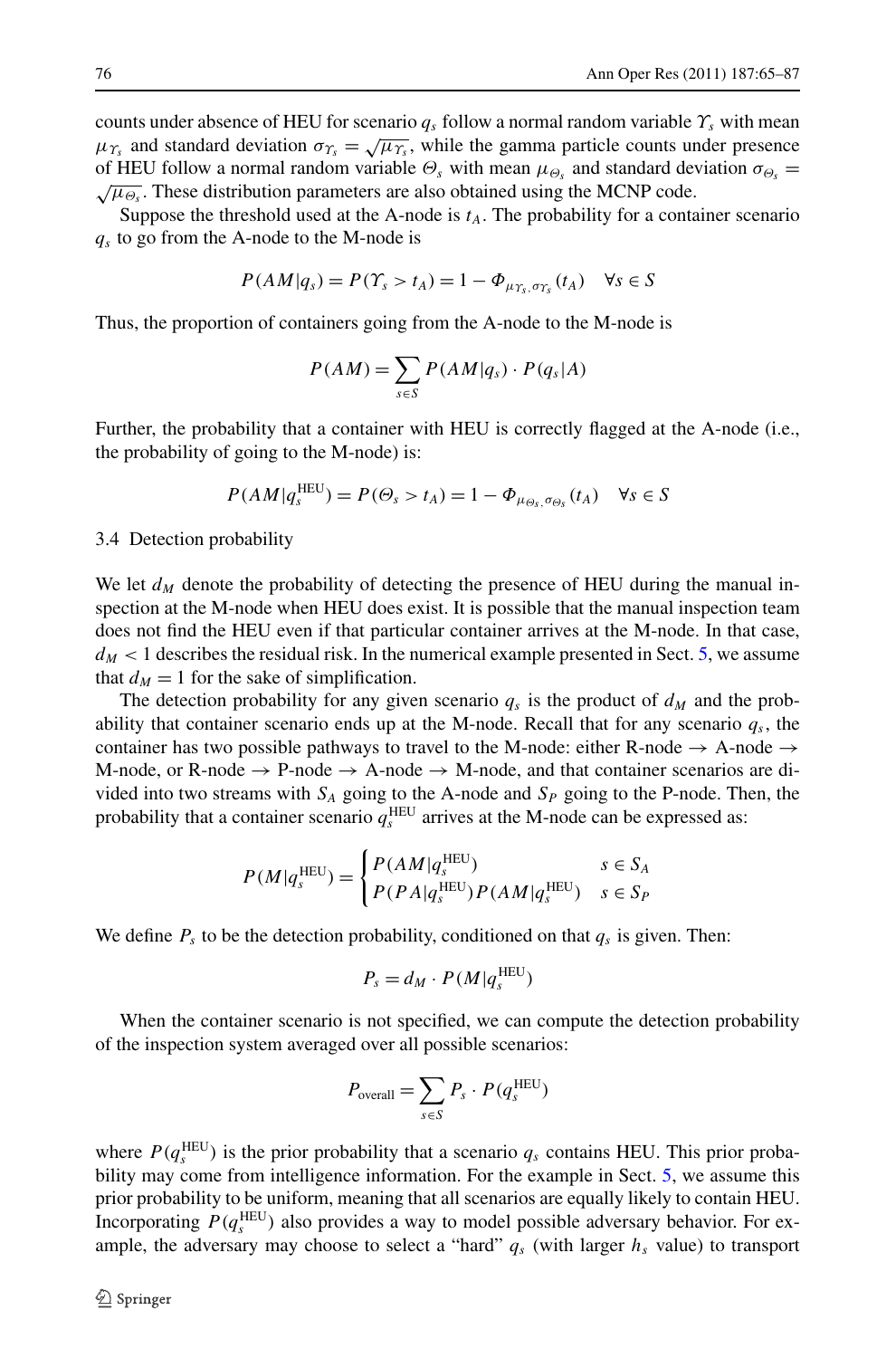HEU in order to reduce detectable emissions, or to select a low-hardness  $q_s$  to reduce the likelihood to be singled out for more stringent interrogation by the radiography node.

<span id="page-12-0"></span>We point out that our model not only provides the overall detection probability of the inspection system, but also the detection probability for each container scenario. To our knowledge, this is the first available model that allows the decision maker to obtain these detailed detection probabilities. This detailed information can be used by the decision maker to identify any weak points of the inspection system, or to manipulate the threshold values in order to obtain the desired detection probability for a certain container type.

#### **4 Queuing network model**

The second performance measure considered in our model is the expected sojourn time of a container in the system. More aggressive testing strategies result in longer sojourn time, thus higher delay cost. In order to find the trade-off between the detection probability and the sojourn time, a queuing network model is developed.

In this section, we explore the queuing results for all the nodes in the network. We assume that containers arrive at the port according to a Poisson process with rate *λ*. Since both the arrival process and the service process of the R-node and the P-node are Markov processes, the R-node and the P-node are modeled as *M/M/C* queues, where the first *M* denotes the Markov arrival process, the second *M* denotes the Markov service process, and *C* denotes multiple servers. The service rate and arrival rate at the R-node are  $\mu_R$  and  $\lambda_R = \lambda$ , respectively. We let  $m_R$  represent the number of servers at the R-node. The service rate at the P-node is  $\mu_p$ , the number of servers at the P-node is  $m_p$  and the arrival rate at the P-node is  $\lambda_P = \beta \lambda$ . Thus, general  $M/M/C$  queue results (Bolch et al. [2006](#page-21-22)) can be applied to obtain the expected waiting time at the R-node and the P-node, denoted by  $E(W_R)$  and  $E(W_P)$ .

Although the arrival stream for the A-node is a Markov process, the service time is assumed to be a general distribution. This same assumption is made in Wein et al. [\(2006](#page-22-1)). Thus, queueing at the A-node is modeled as *M/G/C*, where *G* denotes the general distribution. Since the A-node is the only node upstream of the M-node, the arrival process, determined by the service process at the A-node, is assumed to be a general distribution. The M-node is modeled as a *G/G/C* queue.

For the A-node and the M-node, the parametric-decomposition procedure is used to obtain the expected waiting times. In the parametric-decomposition procedure, each queue in a network is characterized by five parameters: the arrival rate  $\lambda_i$ , the coefficient of variation of inter-arrival time  $c_{ai}$ , the service rate  $\mu_i$  for each server, the coefficient of variation of service time  $c_{si}$ , and the number of servers  $m_i$ , where  $i = \{A, M\}$ . Then the expected waiting time at a generic queue with those five parameters is approximated (Whitt [1983,](#page-22-3) [1993](#page-22-4)).

#### 4.1 A-node queuing model (*M/G/C*)

At the A-node two streams merge, one directly from the R-node and another from the Pnode. Let  $\lambda_A$  and  $\mu_A$  denote the arrival rate and the service rate at the A-node and denote by  $m_A$  the number of servers at the A-node. The coefficient of variation of inter-arrival time and service time at the A-node are  $c_{aA}$  and  $c_{sA}$ , respectively. Since the A-node has two incoming streams, the arrival rate at the A-node is  $\lambda_A = \alpha \lambda + P(PA) * \lambda_P$ . Since a split or merging of a Poisson process is also a Poisson process, we assume  $c_{aA} = 1$ . Also, we assume that the active detector service time is an Erlang (order two) random variable with  $c_{sA}^2 = 0.5$ , which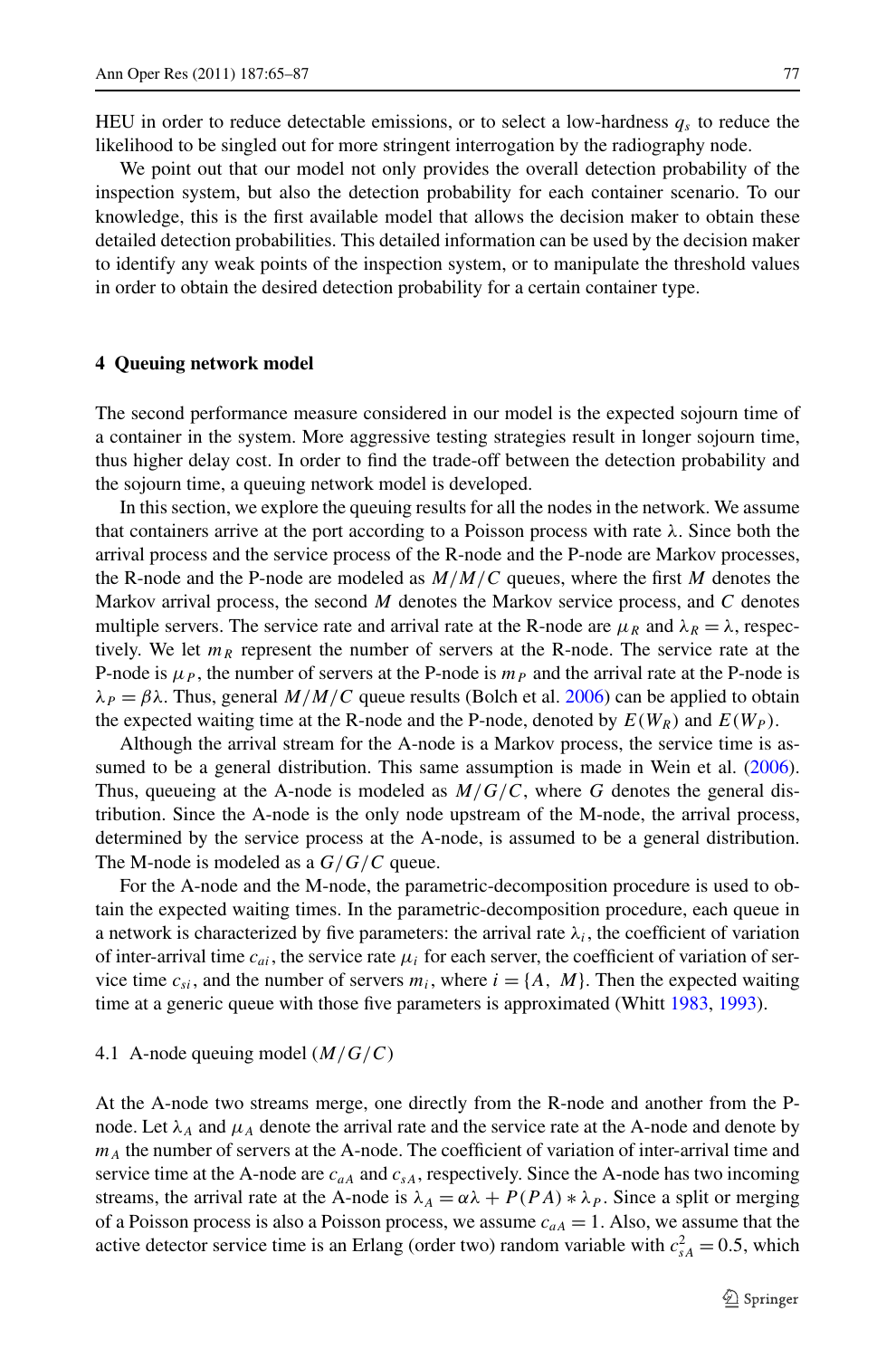is the same choice as in Wein et al. [\(2006](#page-22-1)). Then the coefficient of departure is obtained from those five parameters (Whitt [1983](#page-22-3)):

$$
c_{dA}^2 \approx 1 + (1 - \rho_A^2)(c_{aA}^2 - 1) + \frac{\rho_A^2}{\sqrt{m_A}}(c_{sA}^2 - 1)
$$

where  $\rho_A = \frac{\lambda_A}{m_A \mu_A}$ .

The expected waiting time is obtained as (Whitt [1983](#page-22-3)):

$$
E(W_A) \approx \frac{c_{aA}^2 + c_{dA}^2}{2m_A \mu_A (1 - \rho_A)(1 + \sqrt{2\pi} v_A \Phi(v_A) e^{v_A^2/2})}
$$

where  $\Phi(\cdot)$  is the CDF of the standard normal distribution, and  $v_A = \sqrt{m_A}(1 - \rho_A)$ .

# 4.2 M-node queuing model (*G/G/C*)

The manual inspection station is downstream only from the active detection station. Therefore, the coefficient of variation of inter-arrival times is related to the proportion of containers that fail active interrogation, which is denoted by  $P(AM)$ . We can then find  $\lambda_M = P(AM) \cdot \lambda_A$ . Therefore the coefficient of variation of inter-arrival times is obtained as (Whitt [1983\)](#page-22-3):

$$
c_{aM}^2 = \frac{\lambda_M}{\lambda_A} c_{dA}^2 + 1 - \frac{\lambda_M}{\lambda_A}
$$

The coefficient of variation of inter-departure times is obtained as (Whitt [1983](#page-22-3)):

$$
c_{dM}^{2} \approx 1 + (1 - \rho_{M}^{2})(c_{aM}^{2} - 1) + \frac{\rho_{M}^{2}}{\sqrt{m_{M}}}(c_{sM}^{2} - 1)
$$

where  $m_M$  is the number of servers at the M-node, and  $\rho_M = \frac{\lambda_M}{m_M \mu_M}$ ,  $\mu_M$  denote the service rate and arrival rate at M-node. The service time at the M-node is assumed to be general distribution. In the numerical example, it is assumed to be exponential, and therefore the coefficient of variation of service time at the M-node  $c_{sM}^2 = 1$ . Thus, the expected waiting time at the M-node is derived:

$$
E(W_M) \approx \frac{c_{aM}^2 + c_{dM}^2}{2m_M \mu_M (1 - \rho_M)(1 + \sqrt{2\pi} v_M \Phi(v_M) e^{v_M^2/2})}
$$

where  $\nu_M = \sqrt{m_M} (1 - \rho_M)$ , and it is necessary that  $\rho_M < 1$  in order to make the queueing system stable.

#### 4.3 Expected sojourn time

Let the expected time spent at node *i* be  $T_i$ ,  $i \in \{R, P, A, M\}$ . The quantity  $T_i$  is the summation of the expected service time  $1/\mu_i$  and the expected waiting time  $E(W_i)$ . For the proposed queuing network, there are five pathways that a container can take through the system:  $R \to P \to L$ ,  $R \to P \to A \to L$ ,  $R \to P \to A \to M \to L$ ,  $R \to A \to L$ , and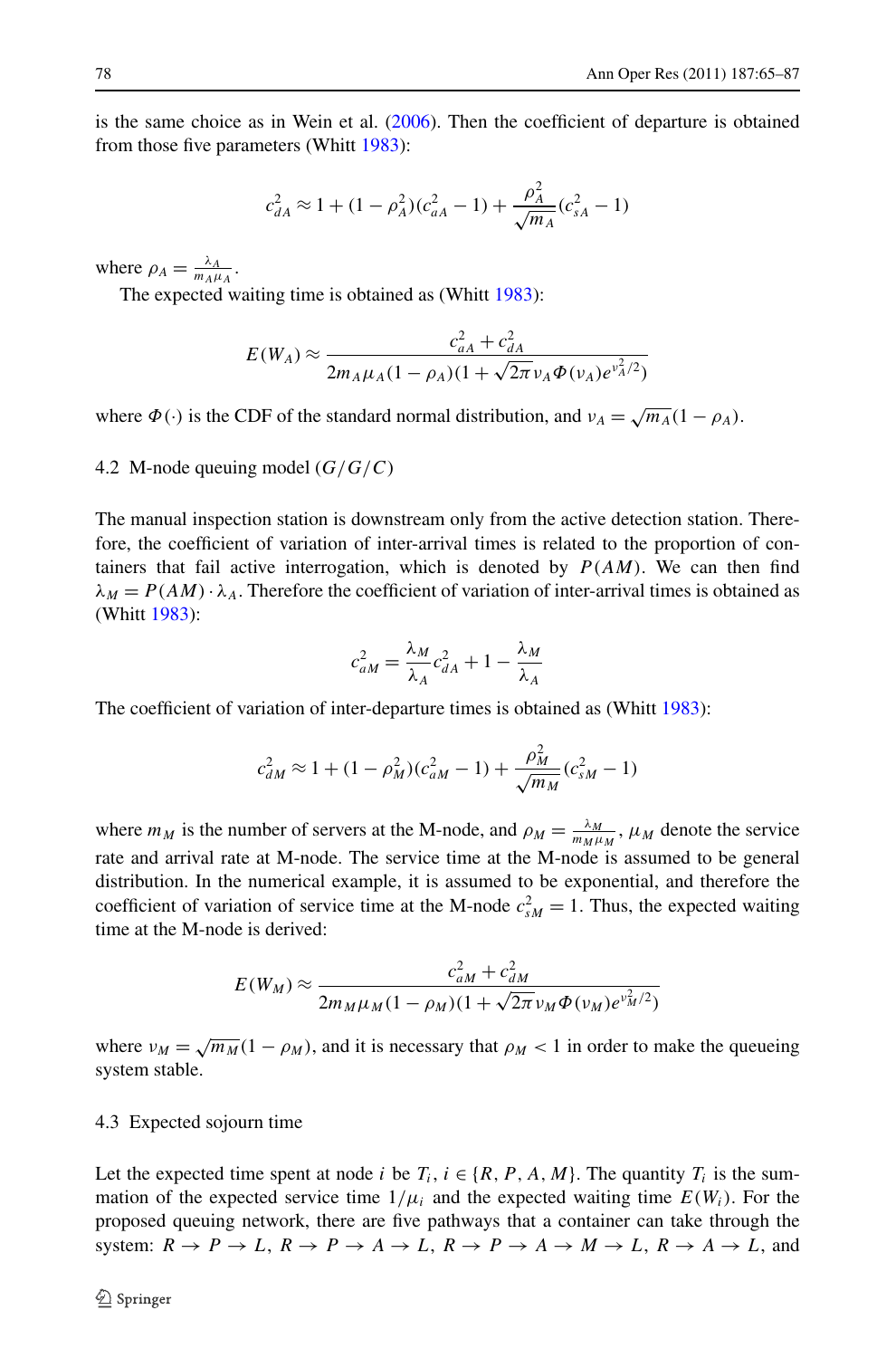$R \to A \to M \to L$ . After calculating the probability that a given container scenario  $q_s$ takes each individual path, the expected sojourn time for scenario  $q_s$  is as follows:

$$
T_s = \begin{cases} T_R + T_P & \text{with prob. } P(RP|q_s)(1 - P(PA|q_s)) \\ T_R + T_P + T_A & \text{with prob. } P(RP|q_s)P(PA|q_s)(1 - P(AM|q_s)) \\ T_R + T_P + T_A + T_M & \text{with prob. } P(RP|q_s)P(PA|q_s)P(AM|q_s) \\ T_R + T_A & \text{with prob. } P(RA|q_s)(1 - P(AM|q_s)) \\ T_R + T_A + T_M & \text{with prob. } P(RA|q_s)P(AM|q_s) \end{cases}
$$

The expected sojourn time unconditional of the scenario is then obtained by averaging over all container scenarios:

$$
T_{\text{overall}} = \sum_{s \in S} T_s \cdot P(q_s)
$$

<span id="page-14-0"></span>Similar to the detection probability in Sect. [3,](#page-5-1) both the overall expected sojourn time and the expected sojourn time for each container type are calculated in this model. The expected sojourn time for each container type is useful information for the shipper. This information may, for example, help in determining more accurate and granular predictions of shipping delays based on the type of container that is being shipped.

# **5 Numerical example**

In this section, we present a numerical example. We compare the proposed hardness-based inspection system with the current ATS-based inspection system and investigate the tradeoff between the detection probability and the expected sojourn time.

## 5.1 Description of container scenarios

Container capacity is often expressed in terms of twenty-foot equivalent units (TEUs). A TEU is a measure of containerized cargo capacity equal to one standard 20 foot  $(\text{length}) \times 8$  foot (width)  $\times 8$  foot (height) container. Commonly used cargo containers are 20-foot containers (one TEU) and 40-foot containers (two TEUs).

For our numerical example, we define four container scenarios, each one corresponding to a 20-foot container. The first container scenario consists of only low z-value materials, whose z-value is less than 10 (e.g., textiles, plastic, wood). The contents of the second container scenario is a mixture of medium z-value materials, whose z-value is between 10 to 20 (e.g., concrete), and low z-value materials. The third container scenario has high z-value materials, whose z-value is greater than 20 (e.g., iron), mixed with other medium and low z-value materials. It is assumed that the detector is well shielded from below to suppress the natural background gamma radiation coming from the ground. The average natural background photon flux rate for the first three scenarios is assumed to be  $b_s = 5 \times 10^{-5}$  gamma rays per cm<sup>2</sup> per second. This reflects the background level when the ground radiation is shielded. The fourth and last scenario considers the case where other particle emissions (from NORM) exist. To account for this, we double the natural background emission level for the fourth scenario.

For the container scenarios where HEU is present (i.e.,  $q_s^{\text{HEU}}$ ), a one kg HEU sphere (30% of U-238, and 70% of U-235) with one cm lead shielding is placed in the center of the container. In each scenario, the HEU is placed such that the highest z-value materials are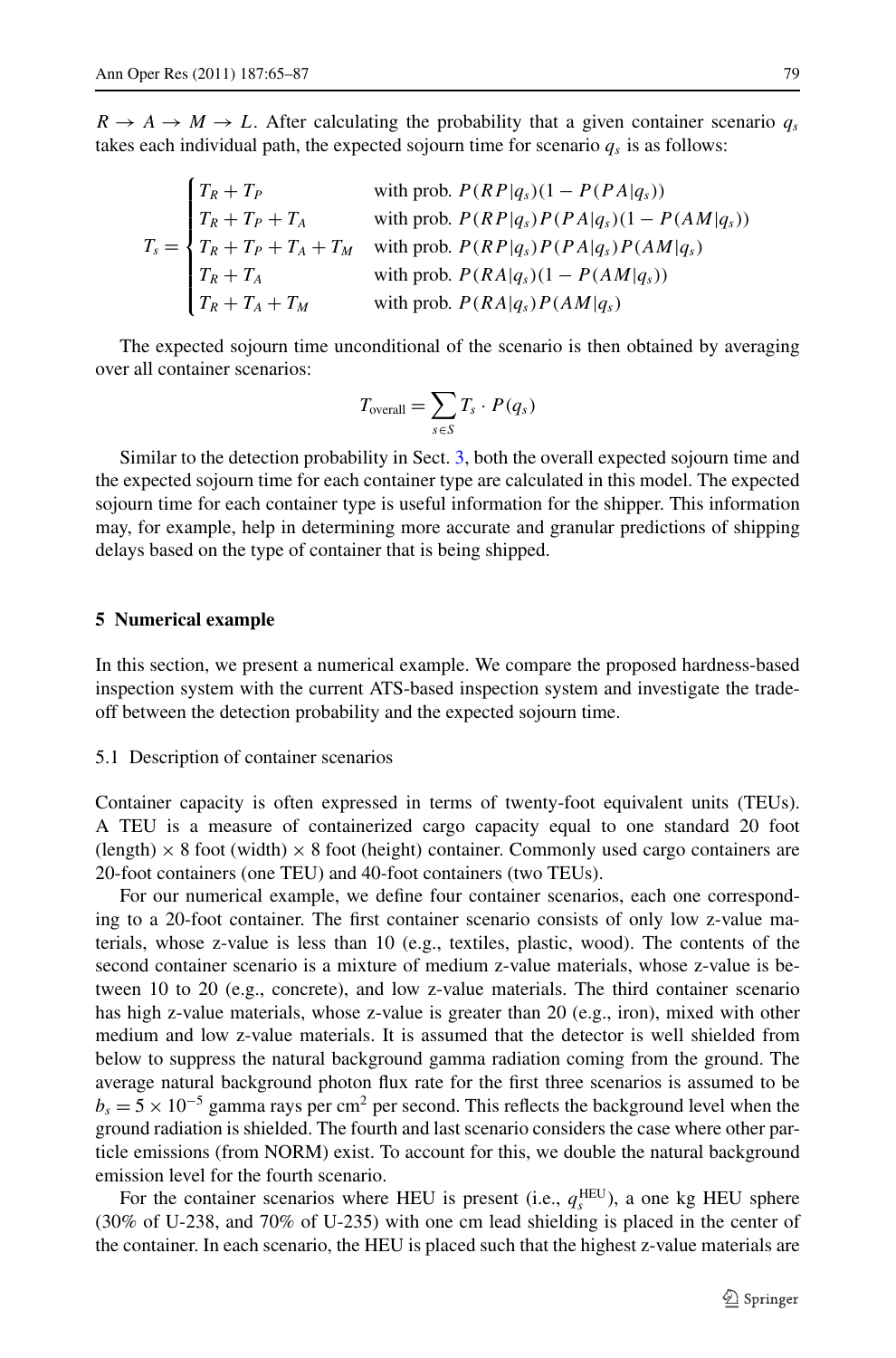<span id="page-15-0"></span>



<span id="page-15-1"></span>**Table 1** Distribution parameters of gross counts of passive and active detection

|                | $P(q_s)$ | Passive          |                         |                    |                   |       | Active                   |                             |                    |                       |
|----------------|----------|------------------|-------------------------|--------------------|-------------------|-------|--------------------------|-----------------------------|--------------------|-----------------------|
|                |          | $\mu_{\Psi_{s}}$ | $\sigma_{\Psi_{\rm s}}$ | $\mu_{\Omega_{s}}$ | $\sigma_{\Omega}$ | $h_s$ | $\mu_{\Upsilon_{\rm s}}$ | $\sigma_{\Upsilon_{\rm c}}$ | $\mu_{\Theta_{s}}$ | $\sigma_{\Theta_{S}}$ |
| $q_1$          | 0.40     | 3.72             | 1.93                    | 24.68 4.97         |                   | 0.002 | 1.24                     | 1.11                        | 19.75              | 4.44                  |
| q <sub>2</sub> | 0.35     | 3.72             | 1.93                    | 15.58              | 3.95              | 0.040 | 1.24                     | 1.11                        | 12.43              | 3.53                  |
| $q_3$          | 0.15     | 3.72             | 1.93                    | 11.84              | 3.44              | 0.123 | 1.24                     | 1.11                        | 9.60               | 3.10                  |
| $q_4$          | 0.10     | 7.43             | 2.73                    | 15.55              | 3.94              | 0.218 | 2.48                     | 1.57                        | 11.10              | 3.33                  |

adjacent to it, thus modeling the adversary's attempt to take advantage of the innate shielding power provided by the container contents. Each container scenario is modeled in the MCNP code by using a z-value matrix (please recall the description in Sect. [3.1](#page-6-0)). Figure [6](#page-15-0) is a 3-D picture illustrating a container scenario model used in the MCNP code. The large boxes that make up the container are the areas of the different z-value materials inside the container. The small boxes, along the outside of the container, represent the volumes in which the radiation flux is captured in MCNP.

We model the radiation detectors as follows. Detectors are placed on both sides of the container, with 1 foot distance from the wall of the container. The portal radiation monitor we use here has a height of 8 feet and width of 1 foot. Thus, the detector area is  $A = 16$  ft<sup>2</sup>. The efficiency of the detector is set at  $\epsilon = 0.2$  (Glaser [2007](#page-21-23)), and the passive detection exposure time is assumed to be  $\tau_P = \frac{1}{\mu_P} = 25$  seconds.

Based on the radiation model in  $S_{\text{c}}^{c}$  at [3.1](#page-6-0), the distribution of gross counts at the passive detector and the associated hardness can be calculated for each scenario. The results are summarized in Table [1,](#page-15-1) where the distributions are parameterized by their means and standard deviations. Both the cases with and without the presence of HEU are computed. Also shown in Table [1](#page-15-1) is the prior distribution of the container scenarios  $(P(q_s))$ .

Table [1](#page-15-1) also includes the distribution parameters for the radiation attained by the active detector. Ideally, this information would be obtained from MCNP code. Since an active detector model in MCNP was not available to us, the active detector parameters for our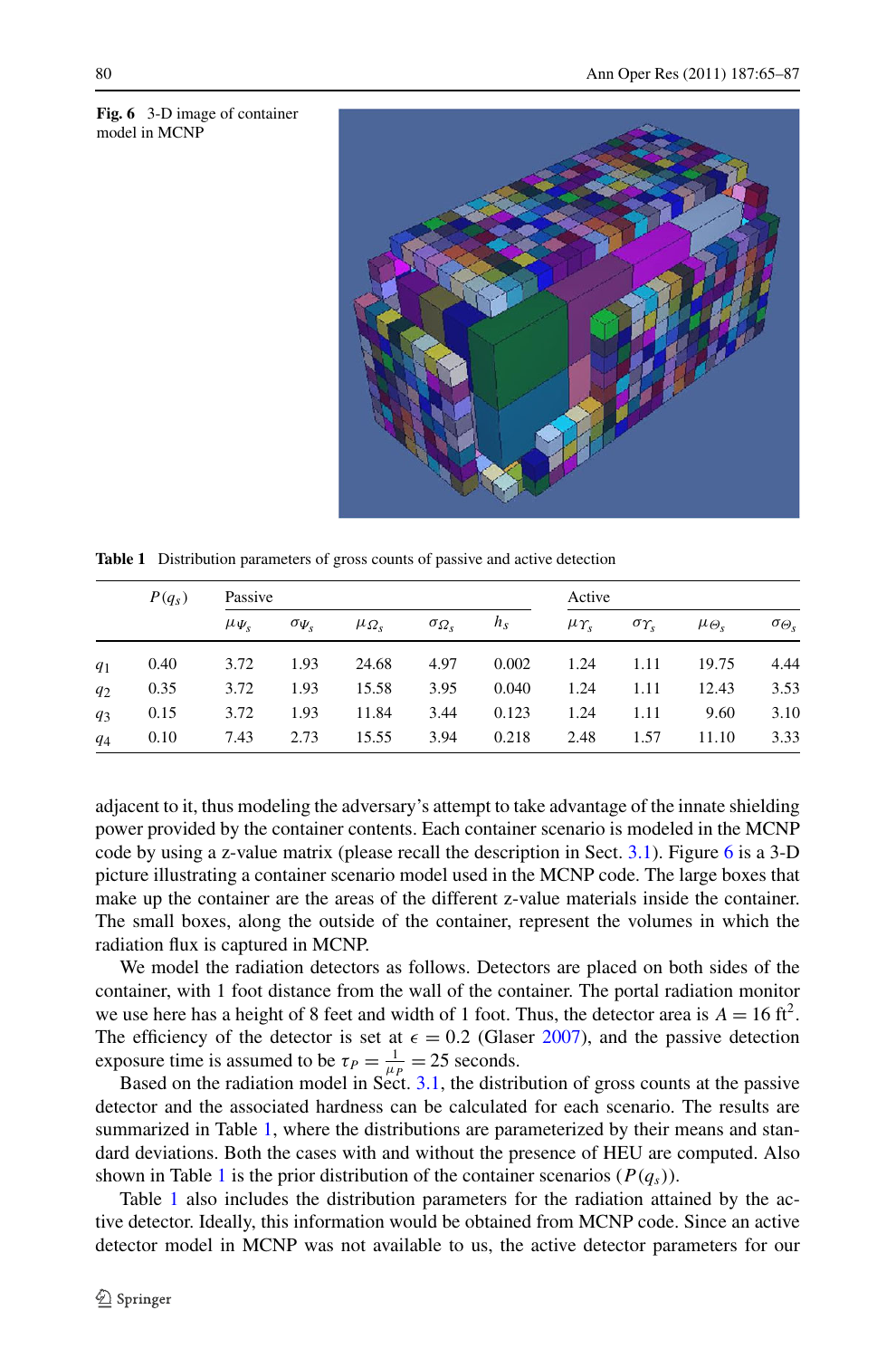|                   | Value                                               |
|-------------------|-----------------------------------------------------|
| diation detector  | $16 \text{ ft}^2$                                   |
| ive detector      | 0.2                                                 |
| الممثلمثة ومالاته | $5 \times 10^{-5}$ commo variation <sup>2</sup> 222 |

<span id="page-16-0"></span>**Table 2** Values for the model parameters

Parameter Description

| A              | Area of passive radiation detector | $16 \text{ ft}^2$                                 |
|----------------|------------------------------------|---------------------------------------------------|
| $\epsilon$     | Efficiency of passive detector     | 0.2                                               |
| $b_{\rm S}$    | Natural background radiation       | $5 \times 10^{-5}$ gamma rays/cm <sup>2</sup> sec |
| λ              | Arrival rate of container          | 90/hour                                           |
| $\mu_R$        | Service rate at R-node             | 80/hour                                           |
| m <sub>R</sub> | Number of servers at R-node        | 2                                                 |
| $\mu$ $\mu$    | Service rate at P-node             | $144/h$ our                                       |
| m <sub>p</sub> | Number of servers at P-node        |                                                   |
| $\mu_A$        | Service rate at A-node             | 20/hour                                           |
| $m_A$          | Number of servers at A-node        | 2                                                 |
| $\mu_M$        | Service rate at M-node             | $1/h$ our                                         |
| $m_M$          | Number of servers at M-node        | 8                                                 |

numerical example are assigned based on educated assumptions. We assume that the background level of an active detector is 1*/*3 of that at the passive detector, and the hardness for detecting the presence of HEU at an active detector is 1*/*3 of that of the passive detector.

In this study, we use four different container scenarios for the purpose of testing the concept. At any actual port, the number of scenarios is clearly going to be much higher. Nevertheless, the procedure of using that type of information and the analysis leading to the final decision should be the same as we present.

## 5.2 Choice of model parameters

In our example, we assume that the arrival rate of containers at the port is 90/hour, the same arrival value as used in Wein et al.  $(2006)$  $(2006)$ . The service time for the radiography machine is exponentially distributed with a mean of 45 seconds. We also assume that two radiography machines are available. For the passive detection, the service time is assumed to be exponentially distributed with a mean of 25 seconds; the number of passive detectors is assumed to be one. The service time for active detection is assumed to follow an Erlang distribution of order 2 with a mean time of 3 minutes, the same assumption as made in Wein et al. ([2006\)](#page-22-1). The service time at the manual detection stage is an exponential distribution with a mean time of one hour. Further, there are 2 active detectors and 8 manual service teams. These server numbers at the A-node and M-node are chosen to be the smallest possible numbers that make the queuing system stable. The values of the model parameters used in this numerical example are summarized in Table [2.](#page-16-0)

## 5.3 Performance measures and generation of efficient frontier

Recall that we have chosen two measures, the detection probability and the expected container sojourn time, to characterize the performance of an inspection system. In this paper, we choose to present the efficient frontier rather than provide a set of optimized decision variables. The reason is that we feel that using an efficient frontier illustrates better the trade-off between the two conflicting performance measures. We here mean to provide an operations research tool that enables the final decision maker to make an informed decision based on a complete description of the trade-off involved.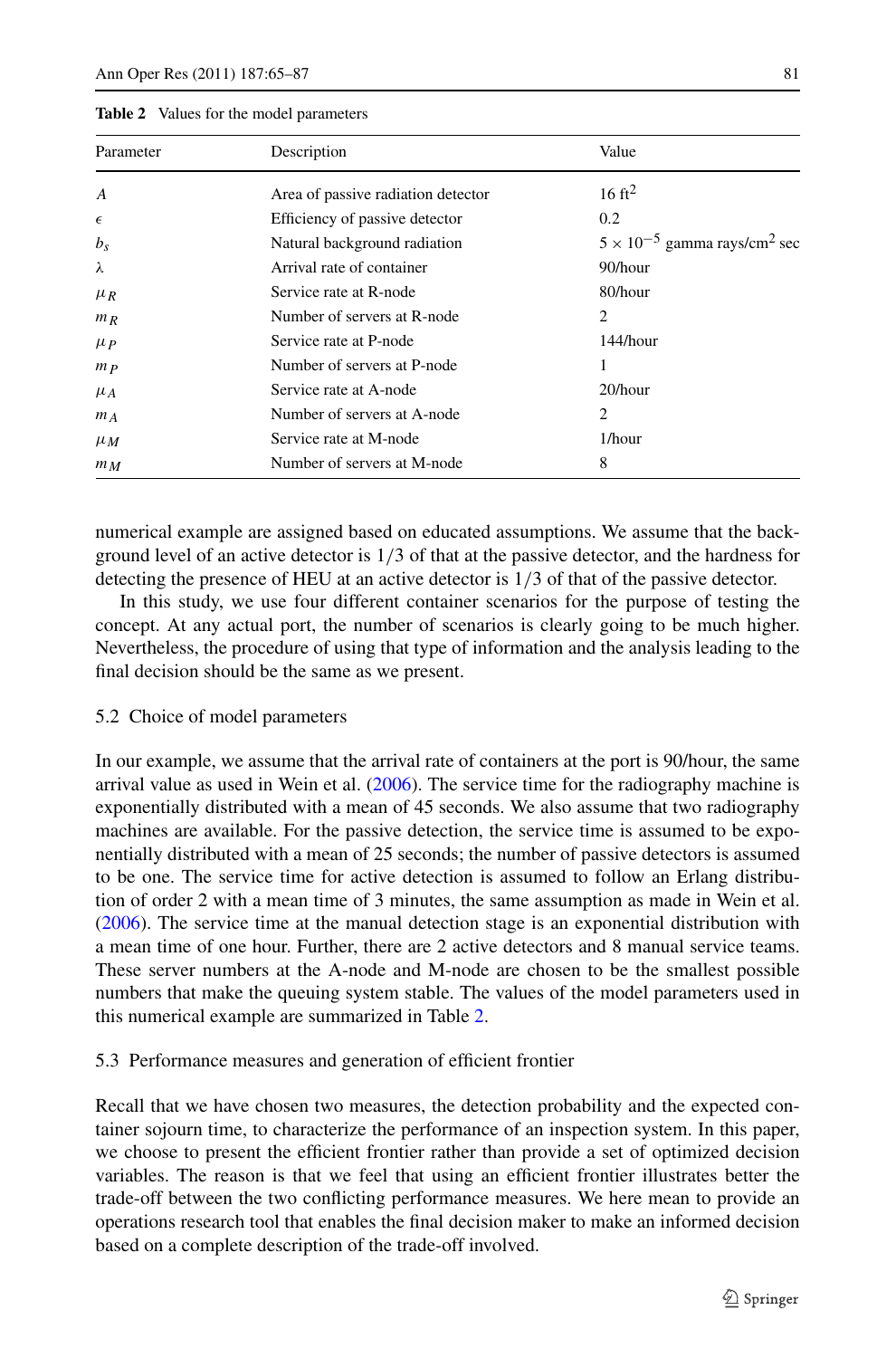The efficient frontier is generated by solving a sequence of the following optimization problems for discrete choices of sojourn time limit *t*:

> max Detection probability *tR,tP ,tA* s.t. Expected sojourn time  $\leq t$

One can also add other constraints to the above optimization problem in order to confine the length of queueing at each node if the waiting space is limited. In our example, the waiting area is assumed to be unconstrained. Execution times are rapid and not a limiting factor.

# 5.4 System comparison and discussion

In this section, we refer to our proposed system as the hardness computation system (HCS). We compare the proposed HCS with the current ATS-based system to obtain information on the potential merit of using the radiography information and hardness criterion.

Before proceeding with the comparison, we need to assign a measure of "trust" to the ATS scores. As we argued before, if the ATS is perfectly accurate, then it is (from a detection probability standpoint) the optimal system, since it will always assign any container with HEU to the set of high-risk containers. In reality, the intelligence used in the ATS is likely less ideal. To make a fair comparison, we need to assess and decide how reliable the ATS classification can be.

We first introduce the following notation:

- *P(*HR*)* is the probability that a container is classified as "high-risk",
- *P(*LR*)* is the probability that a container is classified as "low-risk",
- *P(*HEU*)* is the probability that a container contains HEU.

To quantify the reliability of the ATS system, we adopt the "trust" measure  $\delta_{\text{ATS}}$  introduced in McLay et al. [\(2008](#page-21-19)), namely,

$$
\delta_{\text{ATS}} = \frac{P(\text{HEU}|\text{HR})}{P(\text{HEU}|\text{LR})}.
$$

Simply put, this trust measure is the ratio of how likely a high-risk container indeed contains HEU versus that a low-risk container contains HEU. If this ratio is one, meaning that high-risk containers and low-risk containers have the same likelihood to contain HEU, this indicates that the intelligence is no better than random sampling. On the other hand, if *δ*ATS is large, it means that the high-risk containers are significantly more likely to contain HEU than the low-risk containers. In this circumstance, the value of intelligence is great. In our comparison, we consider three  $δ$ <sub>ATS</sub> values: 1, 10, and 50.

Given the definition of the trust measure  $\delta_{\text{ATS}}$  and  $P(\text{HR}|\text{HEU})+P(\text{LR}|\text{HEU})=1$ , using Bayes' theorem, we obtain:

$$
P(\text{HR}|\text{HEU}) = \frac{P(\text{HEU}|\text{HR})P(\text{HR})}{P(\text{HEU}|\text{LR})P(\text{LR}) + P(\text{HEU}|\text{HR})P(\text{HR})}
$$

$$
= \frac{\delta_{\text{ATS}}P(\text{HR})}{(1 - P(\text{HR})) + \delta_{\text{ATS}}P(\text{HR})}
$$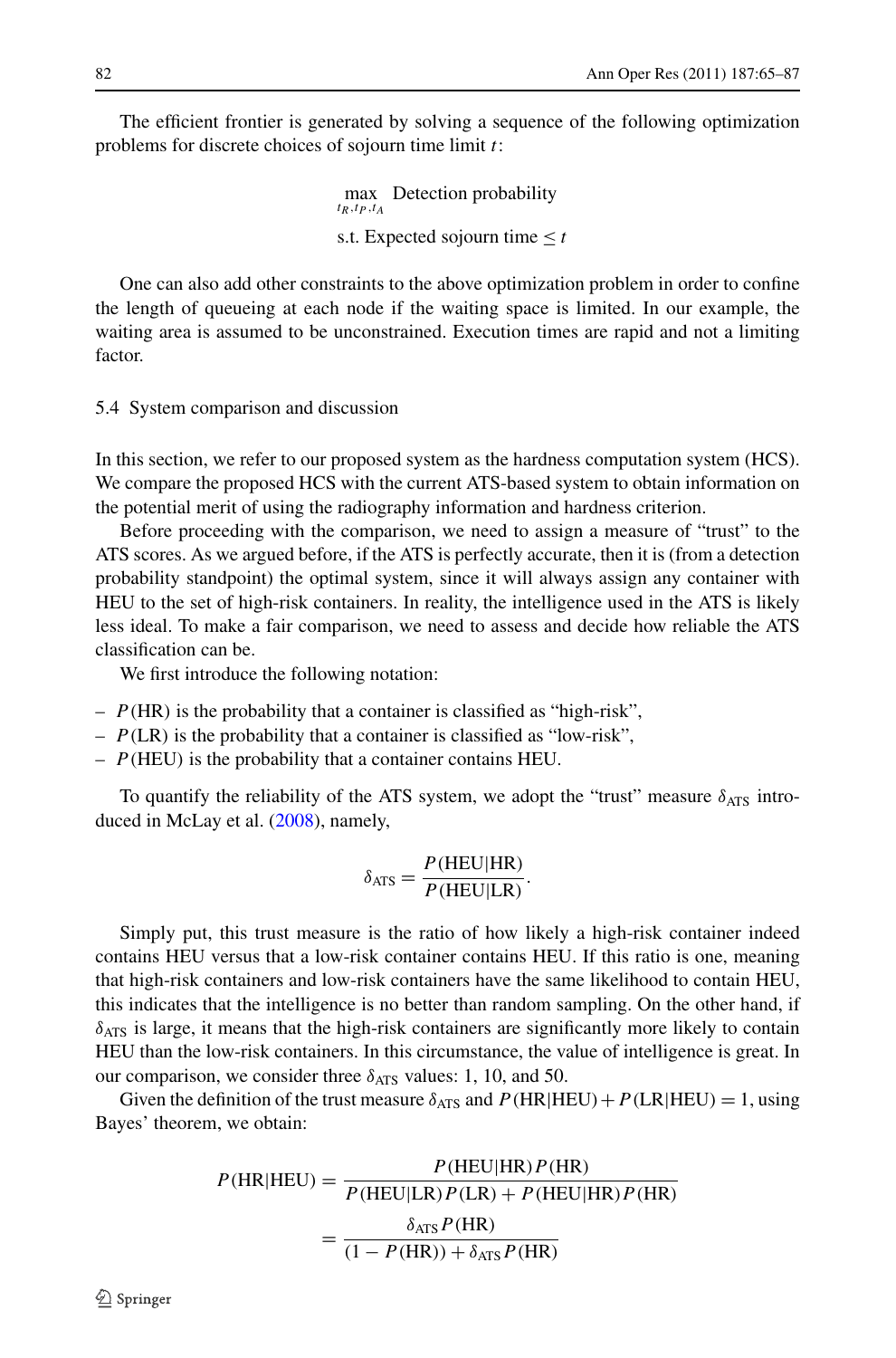<span id="page-18-0"></span>



Therefore, the detection probability of the current ATS-based system, denoted by  $P_s^{\text{ATS}}$ , is:

$$
P_s^{ATS} = P(\text{HR}|\text{HEU}) \cdot d_M + P(\text{LR}|\text{HEU}) \cdot P(\text{PA}|q_s^{\text{HEU}}) \cdot P(\text{AM}|q_s^{\text{HEU}}) \cdot d_M
$$

In our numerical example, we assume that the proportion of containers that are classified as "high-risk" is  $P(HR) = 0.05$ . The same value is used in McLay et al. [\(2008](#page-21-19)). In addition, we assume that the ATS classification is independent of the container content.

We present the system comparison in Figs. [7](#page-18-0) and [8](#page-19-0). Figure 7 shows the efficient frontiers of both systems by aggregating over the four scenarios, and Fig. [8](#page-19-0) presents four plots, corresponding to the four individual scenarios.

Figure [7](#page-18-0) shows four curves. There is only one efficient frontier for the HCS system, because the performance of HCS does not depend on the choices of  $\delta$ <sub>ATS</sub>. The other three curves are the efficient frontiers of the ATS system under  $\delta_{\text{ATS}} = 1, 10,$  and 50, respectively. The efficient frontiers of ATS have different length from that of the HCS because we choose the same spans of the threshold values  $t_R$ ,  $t_P$ , and  $t_A$  for the HCS and ATS, leading to the different ranges of detection probability and expected sojourn time for the two systems.

From Fig. [7,](#page-18-0) we observe that for the mix of container scenarios in our numerical example, HCS outperforms ATS under almost all the circumstances because the efficient frontier of HCS dominates almost entirely the efficient frontier of ATS. One exception is for the case of  $\delta_{\text{ATS}} = 50$ : in the upper part of the efficient frontier, the detection probability of ATS is higher than that of HCS. Note that  $\delta_{\text{ATS}} = 50$  represents a very high degree of trust in the ATS. Nevertheless, even under  $\delta_{\text{ATS}} = 50$ , the advantage of HCS in terms of having a short expected sojourn time is still obvious at the lower part of the curve. This is a pleasant surprise because decision makers tend to be reluctant to add any new detection node out of the worry that it may slow down the inspection process. What we show here is that if we add the right node and do it intelligently, it can help reduce inspection time, improve throughput, and maintain or even increase detection probability.

Figure [8](#page-19-0) shows the four efficient frontiers corresponding to the four container scenarios under  $\delta_{\text{ATS}} = 10$ . We choose  $\delta_{\text{ATS}} = 10$  because we believe  $\delta_{\text{ATS}} = 10$  reflects more realistically the current quality of intelligence used in ATS. This same argument and choice of parameter value is also made by McLay et al. [\(2008](#page-21-19)).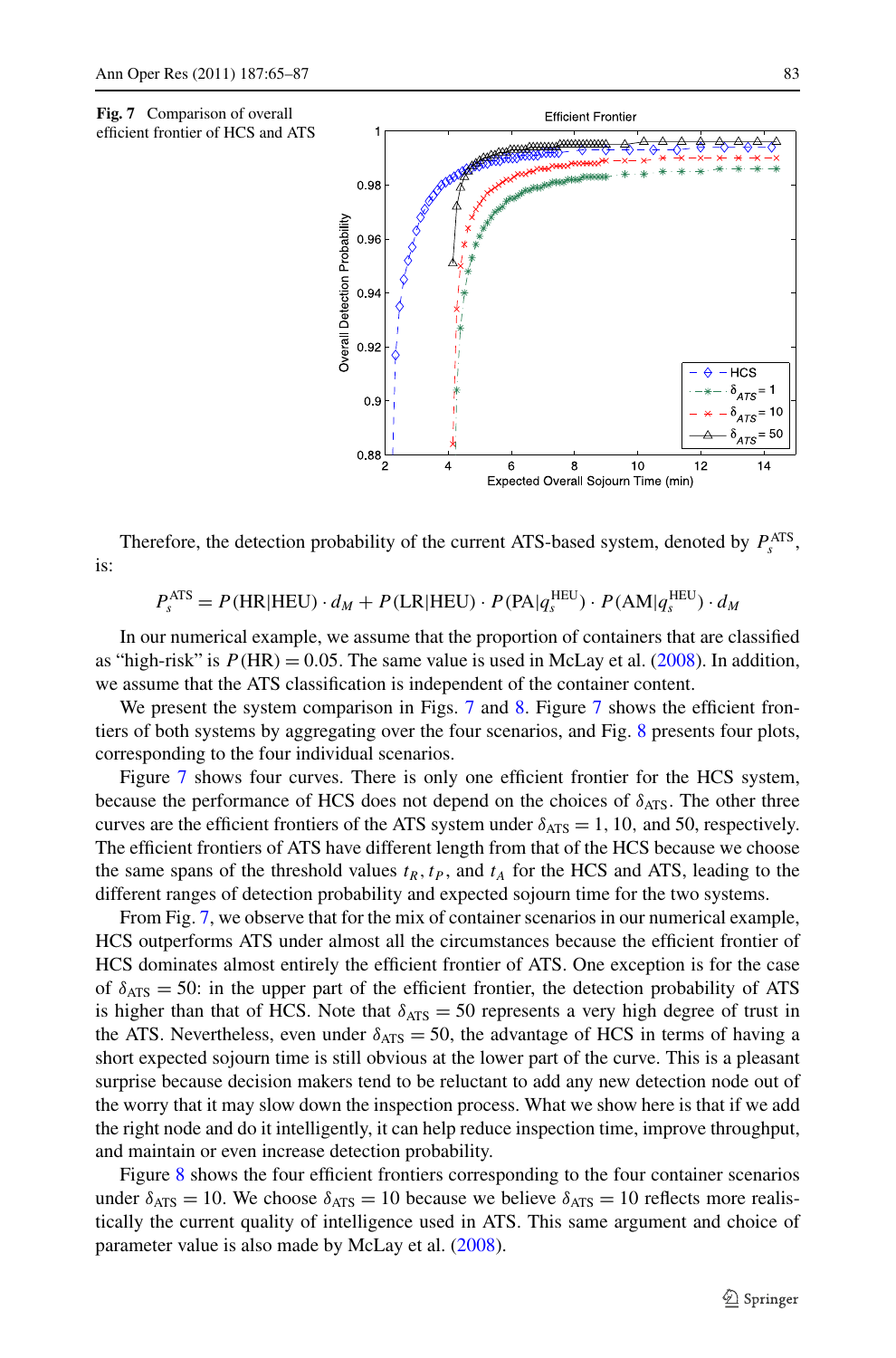

<span id="page-19-0"></span>**Fig. 8** Efficient frontier for different scenarios with  $\delta_{\text{ATS}} = 10$ 

Scenario 1 (top-left figure) represents a container full of textiles, plastic and wood, and thus  $h_s = 0.002$  (refer to Table [1](#page-15-1)). In this case, it is very easy to detect the presence of HEU, even for a passive detector. The efficient frontier is a short line spanning a very narrow range of detection probabilities close to 1. Presumably, this is a type of container scenario that a sophisticated adversary would never select to hide HEU inside. The containers of scenario 1 without HEU most likely will take the path from  $R \to P \to L$ . Since there are only very slight changes in the detection probability and expected sojourn time, the efficient frontier degenerates to a short line on the top-left figure. The expected sojourn time of the HCS model is shorter than for the ATS model.

Scenario 2, with mixed contents of medium and low z-value materials, has  $h_s = 0.04$ , also an easy scenario.The efficient frontier is a smooth curve. In the lower part of the curve, for the same detection probability, the expected sojourn time of the HCS model is shorter than the expected sojourn time of the ATS model. Furthermore, in the upper part of the curve, the HCS model is superior to the ATS model because of its higher detection probability.

Scenario 3 contains some high z-value contents (like iron), which makes it hard for passive detectors to detect the presence of HEU. The lower part of the HCS curve represents the situation where the containers are entirely sent to the P-node, which results in smaller sojourn time and lower detection probability, and the upper part of the curve represents the situation where the containers are sent directly to the A-node, elevating the already saturated efficient frontier from the lower part to a higher level. Under this scenario, the HCS model significantly outperforms the ATS model.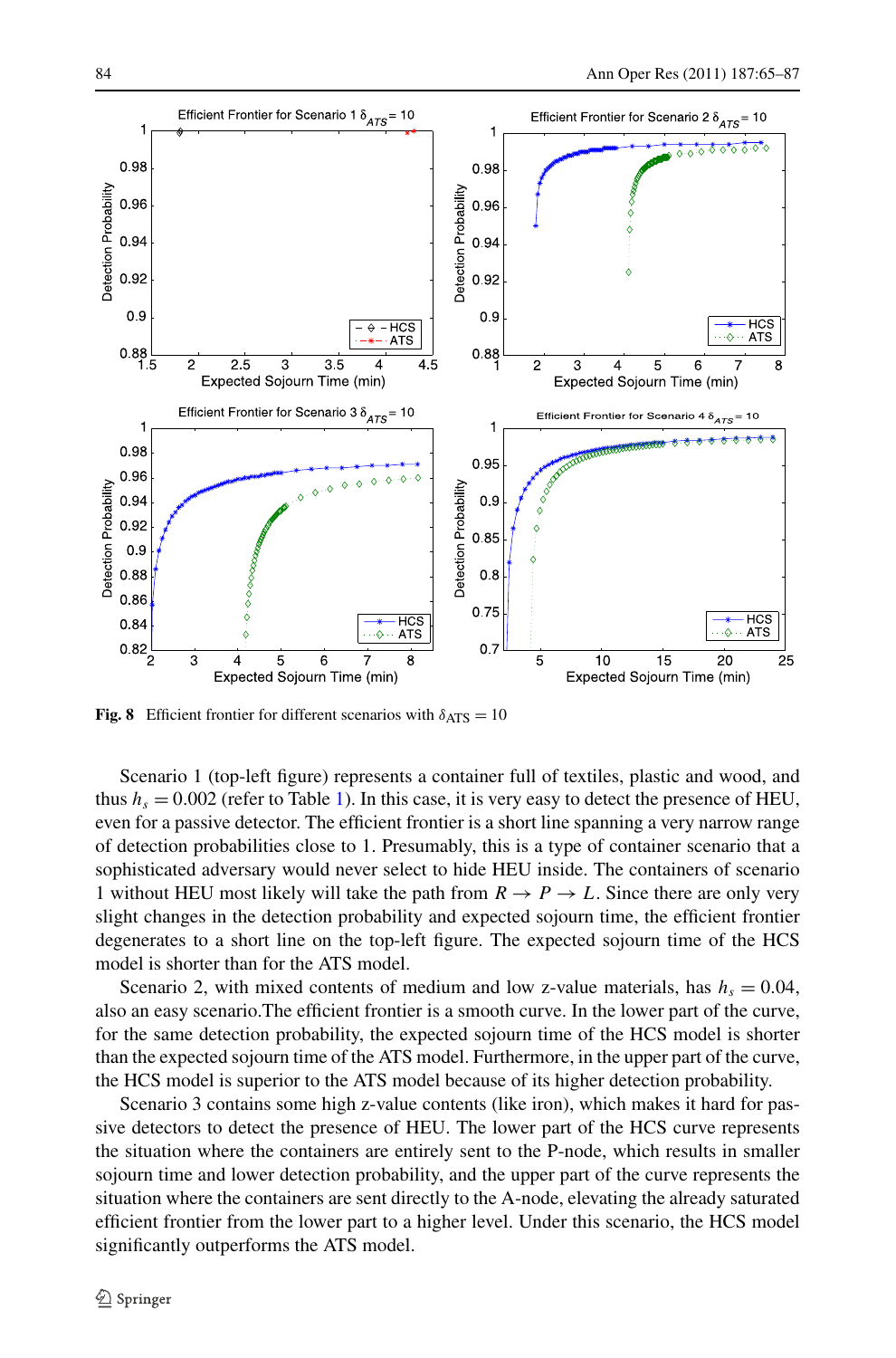<span id="page-20-1"></span>Scenario 4 is the most difficult case with the highest  $h_s$  among the four scenarios. The container holds an amount of NORM (such as fertilizer) that emits radiation, which increases the level of the natural background radiation. This makes it more difficult for the passive detector to decide whether HEU is present. For scenario 4, the HCS model outperforms the ATS model with a shorter sojourn time in the lower part and higher detection probability in the upper part.

#### **6 Conclusion**

In this paper, we propose, model, and analyze a container inspection policy for detecting nuclear materials smuggling. This new inspection system adds a radiography node before conducting any other radiation detection. The addition of this radiography node is to address the inherent inability of passive radiation detectors to detect shielded HEU in containers with a large quantity of high z-value materials and/or NORM. Based on the radiography information obtained, a "hardness" measure is computed. Containers with natural or artificial shielding materials (usually high z-value materials) are deemed "hard" containers and have a higher probability of being sent through more stringent inspection steps (such as through active detectors).

Through numerical examples and comparisons, we demonstrate that the proposed system can perform significantly more effectively than the ATS-based system. More surprisingly, adding the radiography node does not slow down the inspection process; in many circumstances, it actually improves the system throughput.

Despite the superior performance demonstrated by the proposed inspection system in the four chosen container scenarios, we are not advocating to completely replace the current ATS-based system. Field intelligence is valuable, and containers deemed to be "suspicious" deserve extra attention. However, decision makers ought to be aware that a pure ATS-based system has significant vulnerabilities that a sophisticated adversary can, and likely will, exploit. In our opinion, a useful step towards improving the nation's safety from nuclear terrorism would be to use a hybrid system that continues to use the ATS, but complements it with intelligent use of radiography information in a similar manner as presented here. A possible hybrid system approach could be the following: continue to use the ATS to categorize containers prior to departure and during the voyage. Then, at the domestic port, route high-risk containers directly to manual inspection, and route low-risk containers to the radiography node of the HCS system. It is easy to see that with this particular hybrid system structure, the detection probability is higher than either under ATS or HCS alone; however, this higher detection probability may come at the price of longer expected sojourn times than under the pure HCS system.

<span id="page-20-0"></span>**Acknowledgements** The authors gratefully acknowledge financial support for this research, provided by the Domestic Nuclear Detection Office (DNDO) under grant ARI-LA 2007. We thank our colleagues Wolfgang Bangerth, David Boyle, Bill Charlton, Pete Miller, Paul Nelson, and Arnold Vedlitz for many fruitful discussions that have contributed to enhancing this paper.

# **References**

Aloise, G. (2007). *Combating nuclear smuggling: DHS's decision to procure and deploy to the next generation of radiation detection equipment is not supported by its cost-benefit analysis* (US Government Accountability Office Report GAO-07-581T).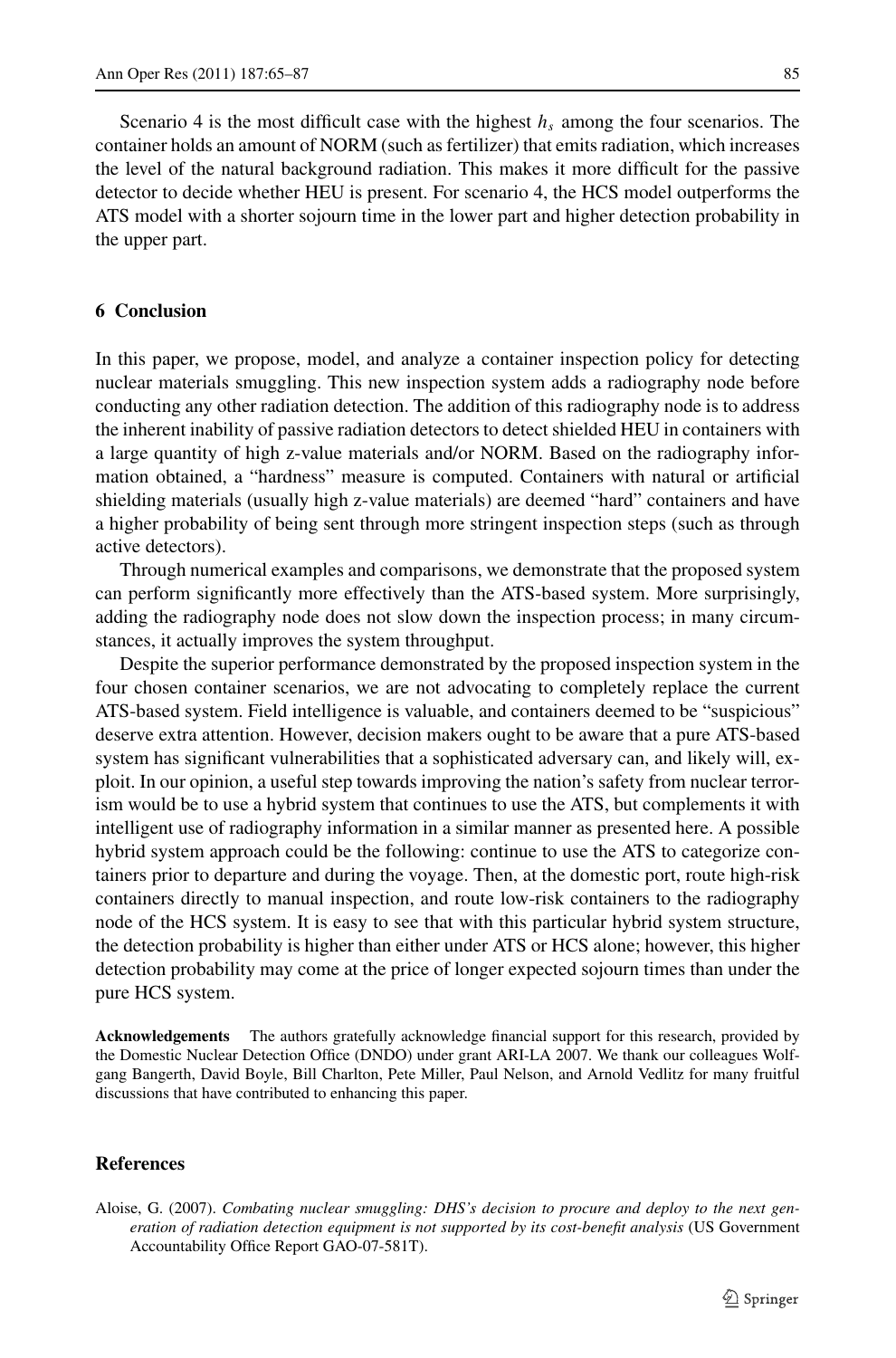- <span id="page-21-22"></span><span id="page-21-20"></span><span id="page-21-16"></span><span id="page-21-13"></span><span id="page-21-1"></span>AS&E (2008). Cargo & vehicle inspection. [http://www.as-e.com/products\\_solutions/cargo\\_vehicle\\_](http://www.as-e.com/products_solutions/cargo_vehicle_inspection.asp) [inspection.asp](http://www.as-e.com/products_solutions/cargo_vehicle_inspection.asp). Accessed 26 December 2008.
- <span id="page-21-7"></span>Ball, D. Y. (1998). The US second line of defense: preventing nuclear smuggling across Russia's borders. PONARS Policy Memo 50. Lawrence Livermore National Laboratory. [http://www.csis.org/media/](http://www.csis.org/media/csis/pubs/pm_0050.pdf) [csis/pubs/pm\\_0050.pdf.](http://www.csis.org/media/csis/pubs/pm_0050.pdf) Accessed 26 December 2008.
- <span id="page-21-4"></span>Bolch, G., Greiner, S., Meer, H. D., & Trivedi, K. S. (2006). *Queueing networks and Markov chains: modeling and performance evaluation with computer science application*. New Jersey: Wiley.
- <span id="page-21-21"></span>Boros, E., Fedzhora, L., Kantor, P. B., Saeger, K., & Stround, P. (2006). *Large scale LP model for finding optimal container inspection strategies* (Rutcor Research Report).
- <span id="page-21-5"></span>Boros, E., Elsayed, E., Kantor, P., Robert, F., & Xie, M. (2008). Optimization problems for port-of-entry detection systems. In Chen, H., & Yang, C. C. (Eds.), *Intelligence and security informatics: techniques and applications* (pp. 319–335). Berlin: Springer.
- <span id="page-21-23"></span>Caldwell, S. L. (2008). *Supply chain security: examinations of high-risk cargo at foreign seaports have increased, but improved data collection and performance measures are needed* (US Government Accountability Office Report GAO-08-187).
- <span id="page-21-2"></span>Cochran, T. B., & McKinzie, M. G. (2008). Detecting nuclear smuggling: radiation monitors at U.S. ports cannot reliably detect highly enriched uranium, which onshore terrorists could assemble into a nuclear bomb. *Scientific American*, *298*(4), 98–104.
- <span id="page-21-18"></span><span id="page-21-17"></span>Fetter, S., Frolov, V. A., Miller, M., Mozley, R., Prilutsky, O. F., Rodionov, S. N., & Sagdeev, R. Z. (1990). Detecting nuclear warheads. *Science & Global Security*, *1*, 225–302.
- <span id="page-21-15"></span>Fritelli, J. F. (2005). *Port and maritime security: background issues for congress* (CRS Report for Congress, Congressional Research Service, the Library of Congress RL31733).
- Glaser, A. (2007). Detection of special nuclear materials. Princeton University. [http://www.princeton.edu/](http://www.princeton.edu/~aglaser/lecture2007_detection.pdf) [~aglaser/lecture2007\\_detection.pdf](http://www.princeton.edu/~aglaser/lecture2007_detection.pdf). Accessed 26 December 2008.
- <span id="page-21-19"></span>International Atomic Energy Agency (2006). Illicit trafficking and other unauthorized activities involving nuclear and radioactive materials fact sheet. [http://www.iaea.org/NewsCenter/Features/RadSources/](http://www.iaea.org/NewsCenter/Features/RadSources/PDF/fact_figures2005.pdf) [PDF/fact\\_figures2005.pdf.](http://www.iaea.org/NewsCenter/Features/RadSources/PDF/fact_figures2005.pdf) Accessed 26 December 2008.
- <span id="page-21-10"></span>Kobza, J. E., & Jacobson, S. H. (1996). Addressing the dependency problem in access security system architecture design. *Risk Analysis*, *16*(6), 801–812.
- <span id="page-21-12"></span>Kobza, J. E., & Jacobson, S. H. (1997). Probability models for access security system architectures. *Journal of the Operational Research Society*, *48*(3), 255–263.
- <span id="page-21-0"></span>Madigan, D., Mittal, S., & Roberts, F. (2007). Sequential decision making algorithms for port of entry inspection: overcoming computational challenges. In Muresan, G., Altiok, T., Melamed, B., & Zeng, D. (Eds.), *Proceedings of IEEE international conference on intelligence and security informatics (ISI-2007)* (pp. 1–7). New Jersey: IEEE Press.
- <span id="page-21-11"></span><span id="page-21-8"></span>McLay, L. A., Jacobson, S. H., & Kobza, J. E. (2008). The tradeoff between technology and prescreening intelligence in checked baggage screening for aviation security. *Journal of Transportation Security*, *1*(2), 107–126.
- Moffitt, L. J., Stranulund, J. K., & Field, B. C. (2005). Inspections to avert terrorism: Robustness under severe uncertainty. *Journal of Homeland Security and Emergency Management 2*(3).
- <span id="page-21-6"></span>Morton, D. P., Pan, F., & Sager, K. J. (2007). Models for nuclear smuggling interdiction. *IIE Transactions*, *39*, 3–14.
- <span id="page-21-14"></span>O'Hanlon, M. E., Orszag, P. R., Daalder, I. H., Destler, I. M., Gunter, D. L., Lindsay, J. M., Litan, R. E., & Steinberg, J. B. (2003). *Protecting the American homeland*. Washington: Brookings Institution Press.
- Pan, F. (2005). *Stochastic network interdiction: models and methods*. Ph.D. thesis, University of Texas, Austin, TX.
- <span id="page-21-3"></span>Srichrishna, D., Chari, A. N., & Tisch, T. (2005). Nuclear detection: fixed detectors, portals, and NEST teams won't work for shielded HEU on a national scale; a distributed network of in-vehicle detectors is also needed to deter nuclear terrorism. [http://www.devabhaktuni.us/research/disarm.pdf.](http://www.devabhaktuni.us/research/disarm.pdf) Accessed 22 December 2008.
- <span id="page-21-9"></span>Stana, R. M. (2006). *Cargo container inspections: preliminary observations on the status of efforts to improve the automated targeting system* (US Government Accountability Office Report GAO-06-591T).
- Stroud, P. D., & Saeger, K. J. (2003). Enumeration of increasing boolean expressions and alternative digraph implementations for diagnostic applications. In Chu, H., Ferrer, J., Nguyen, T., & Yu, Y. (Eds.), *Proceedings volume IV, computer, communication and control technologies: I, international institute of informatics and systematics*, Orlando, FL (pp. 328–333).
- Union of Concerned Scientists (2004). Weapon materials basics. [http://www.ucsusa.org/nuclear\\_weapons\\_](http://www.ucsusa.org/nuclear_weapons_and_global_security/nuclear_terrorism/technical_issues/fissile-materials-basics.html) [and\\_global\\_security/nuclear\\_terrorism/technical\\_issues/fissile-materials-basics.html.](http://www.ucsusa.org/nuclear_weapons_and_global_security/nuclear_terrorism/technical_issues/fissile-materials-basics.html) Accessed 26 December 2008.
- US Customs House Guide (2008). U.S. customs and border protection initiates use of AS&E's Z portal vehicle screening system at Southwest border. <http://blogs.customhouseguide.com/news/?p=1786>. Accessed 26 December 2008.